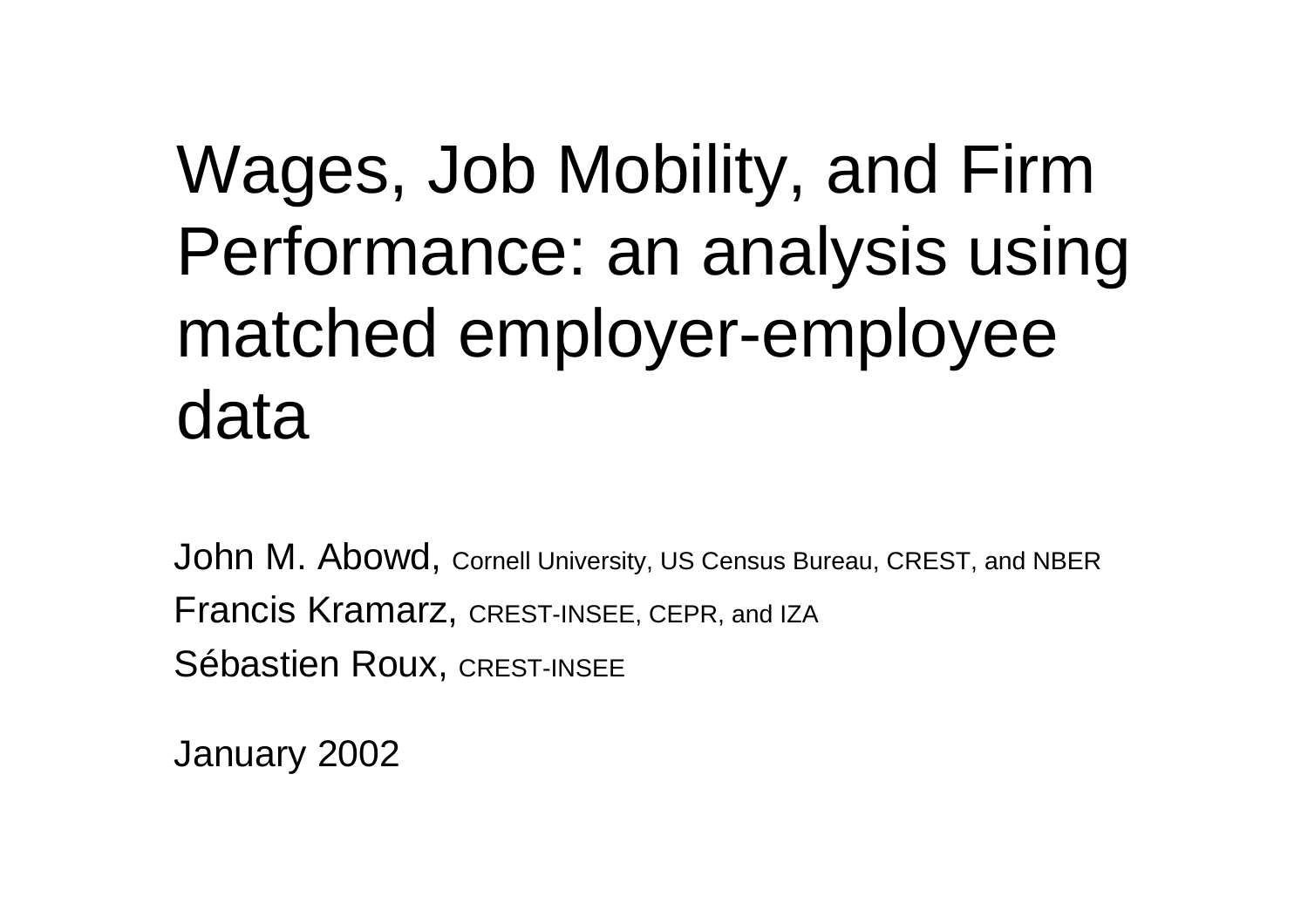#### Acknowledgements

- Financial support from the National Science Foundation (SES-9978093 to Cornell University and SBER 96-18111 to the NBER).
- INSEE-CREST provided data to the Cornell Restricted Access Data Center.
- The data used in this paper are confidential but the authors' access is not exclusive.
	- contact kramarz@ensae.fr or john\_abowd@cornell.edu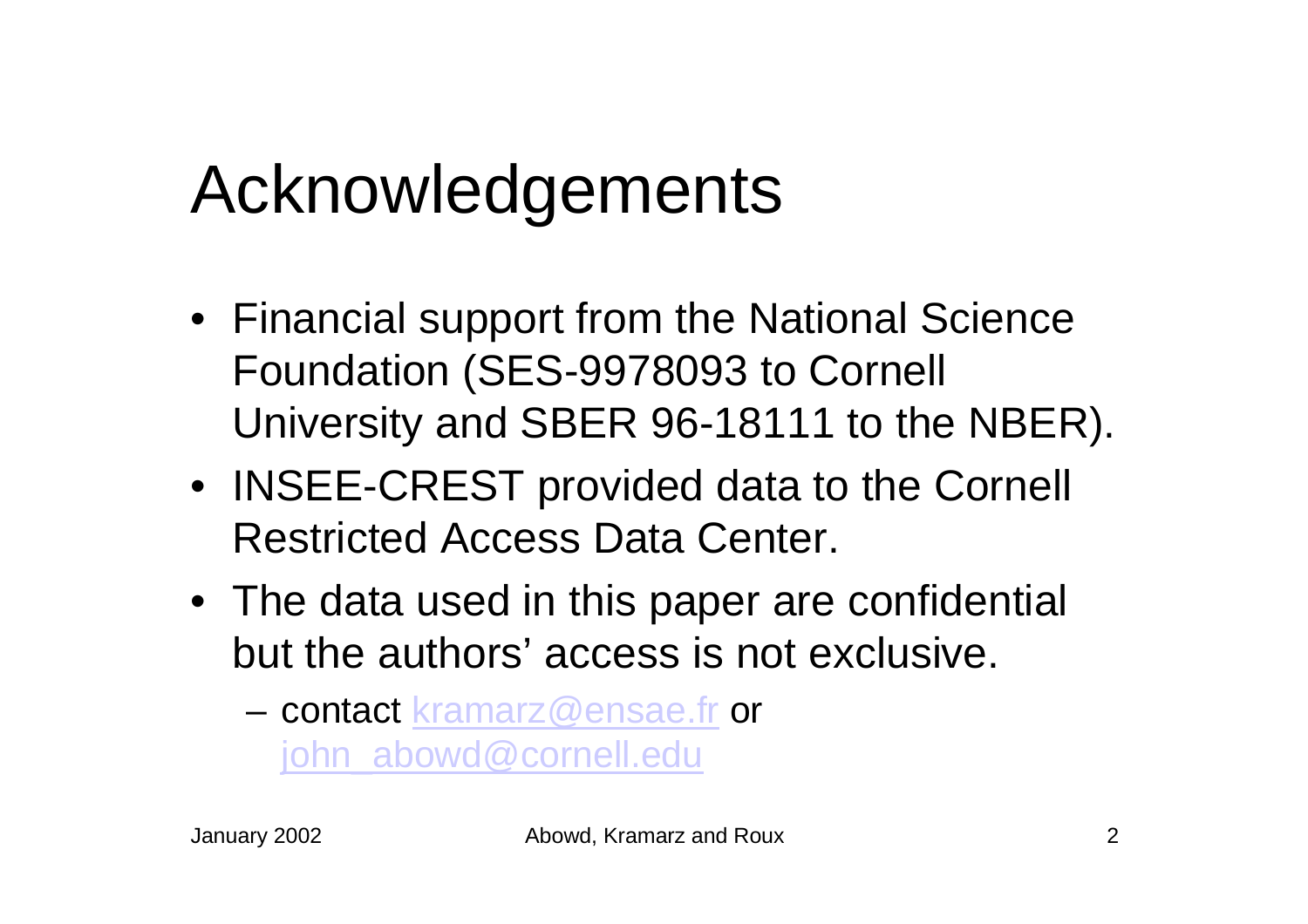# Outline of the Talk

- Motivation: many theories predict a relation between wages, turnover, seniority, and firm performance
- Can we find these relations in the data?
- Theoretical models
- Construction of the data set
- Statistical model
- Results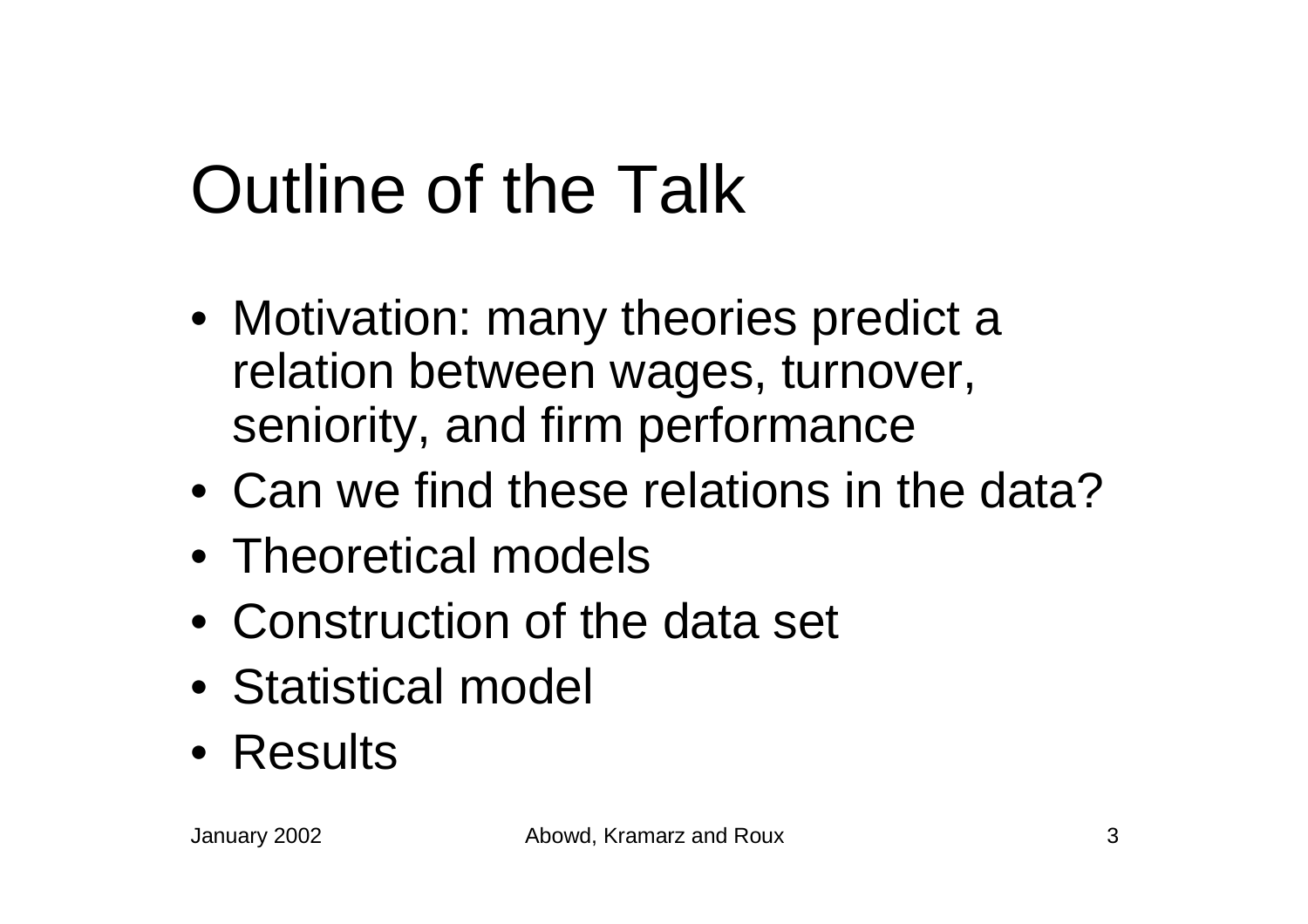#### **Motivation**

- Job mobility?
	- Firms: impact of hiring, promotion, and separations (worker selection, more generally) on performance
	- Theoretical background: turnover and matching, accumulation of human capital, efficiency wages, selection, career concerns.
- Data: a large longitudinal linked employer-employee data-set (1976-1996)
- General project: joint examination of wage setting, firm-specific mobility policies, and firm performance in France and the US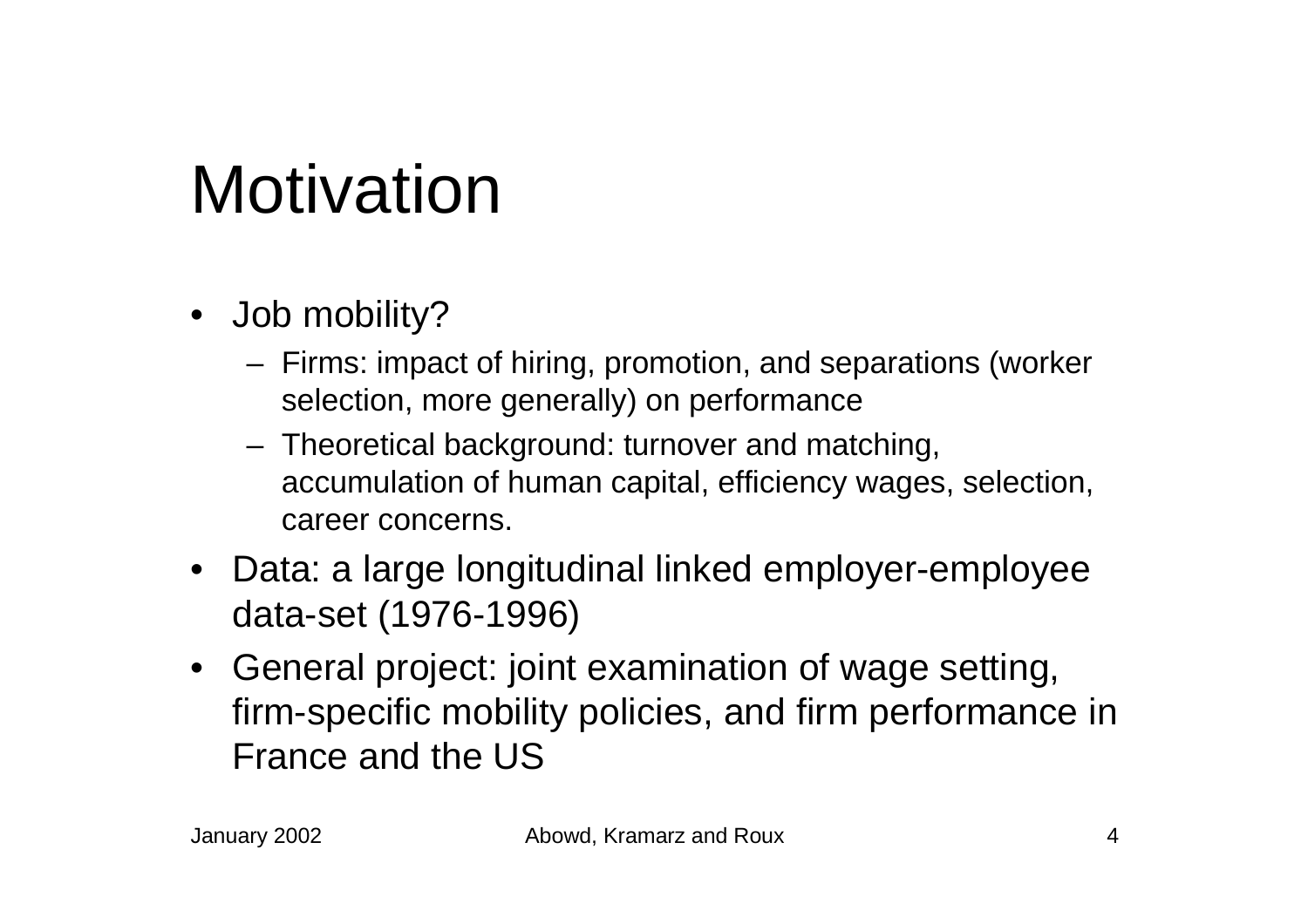#### Theoretical Models

- • General v. Firm-specific human capital
	- A priori low v. high returns to human capital
- Rent-sharing
- Efficiency wages and costly turnover
	- Performance and turnover negatively related.
- • Matching or screening
	- Quality matters, selection matters
- Career concerns, tournaments
	- Competition between workers within firms. Competition between firms
- • Incentives
	- Pay and career tied to individual performance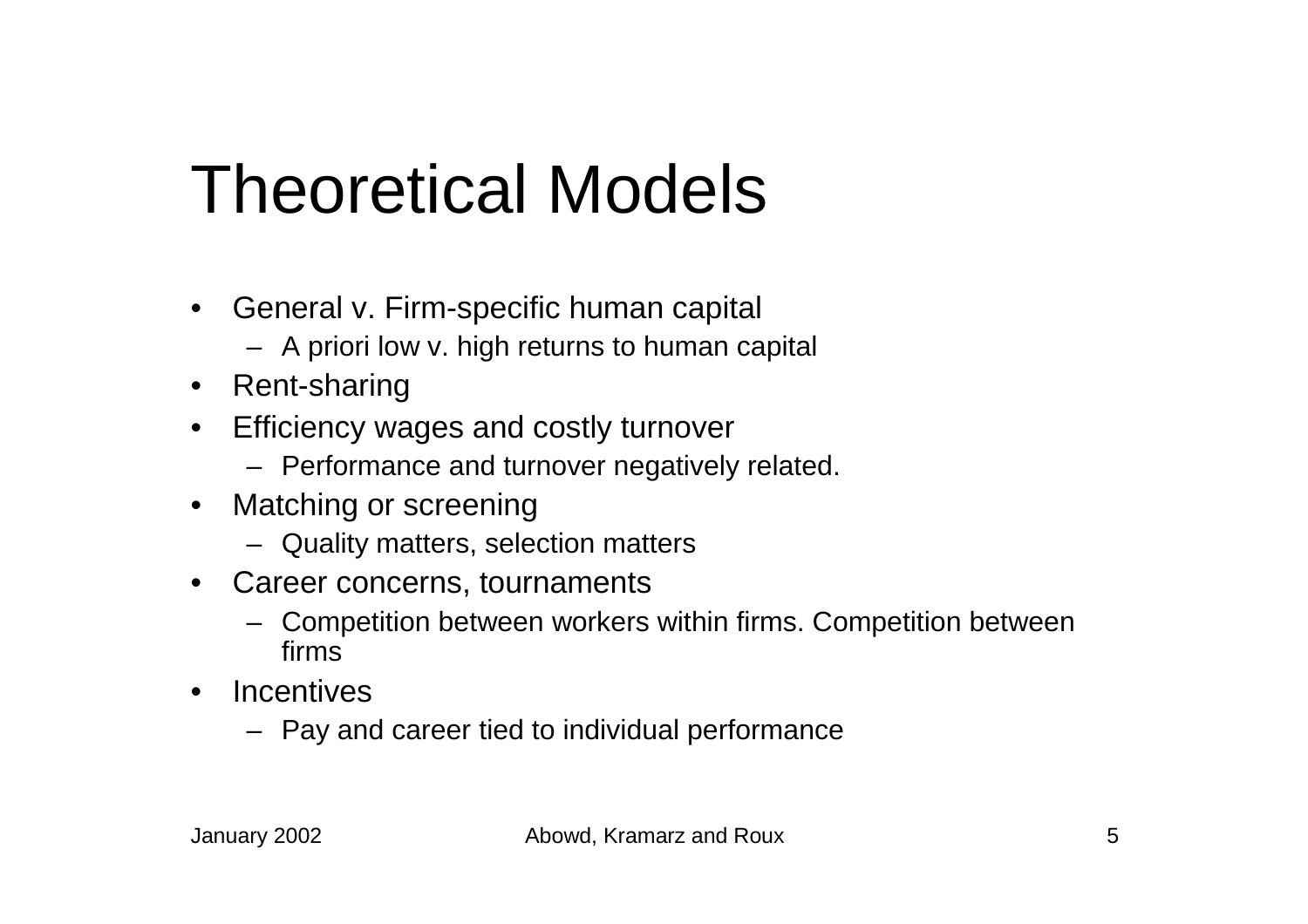# Multiple Equilibria or Models

- Most models, either economic or econometric, assume homogeneity of effects between firms
- We posit extreme heterogeneity
	- Across firms
	- Unobserved to us
	- Each firm follows one model across time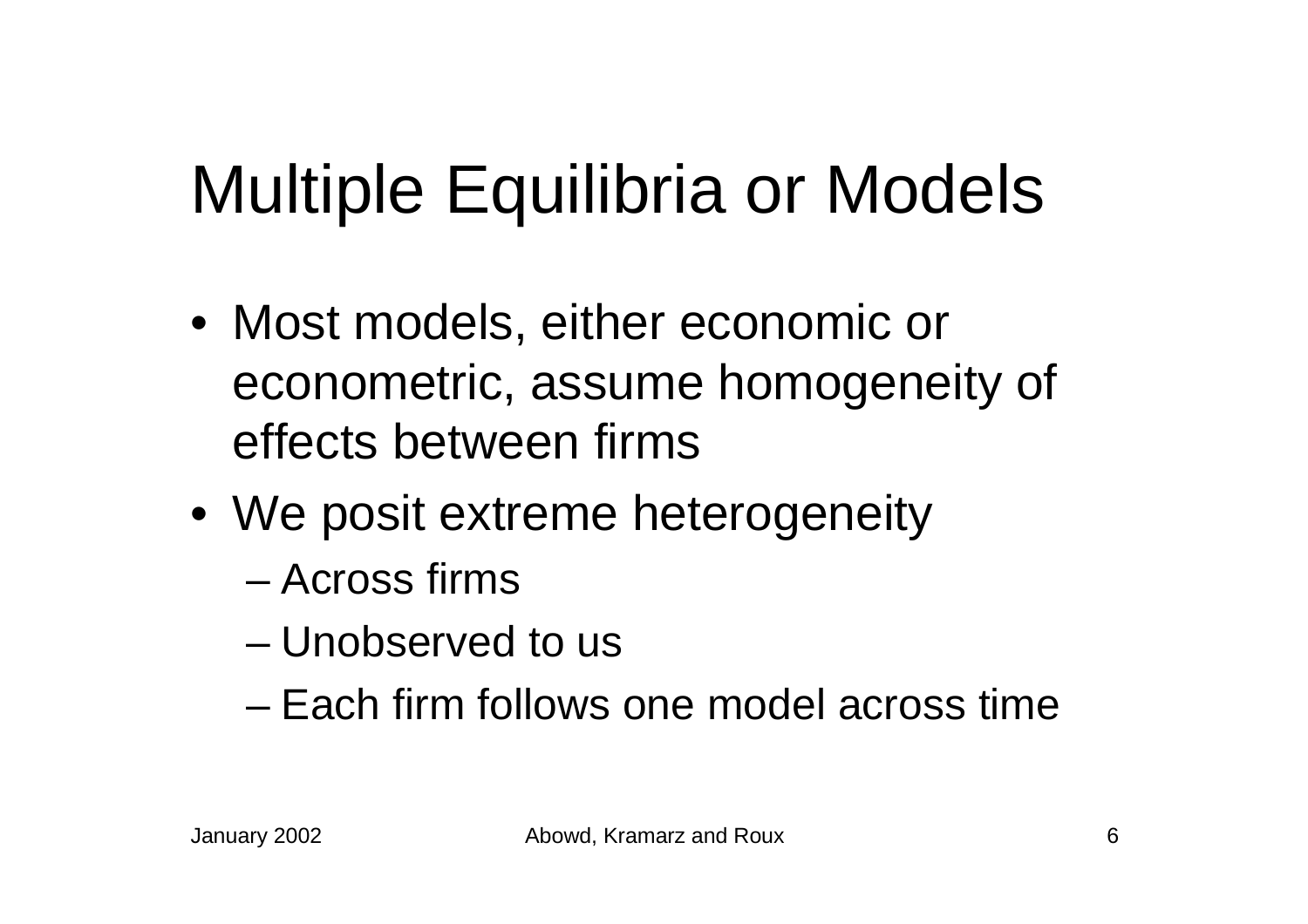## A Model of Workers' Career

• Worker *i*, employed in firm *j* for *s* years has productivity :

$$
p_{ij}^{st} = X_{ij}^{(1)t} \beta + X_{ij}^{(2)st} \beta_j + \phi_i + e_{ij}^0 + \varepsilon_{ij}^{st}
$$

- –-  $X^{(1)}$  corresponds to variables valued on the labor market (experience, …)
- –-  $X^{(2)}$  corresponds to variables valued in the firm
- Individual effect, match effect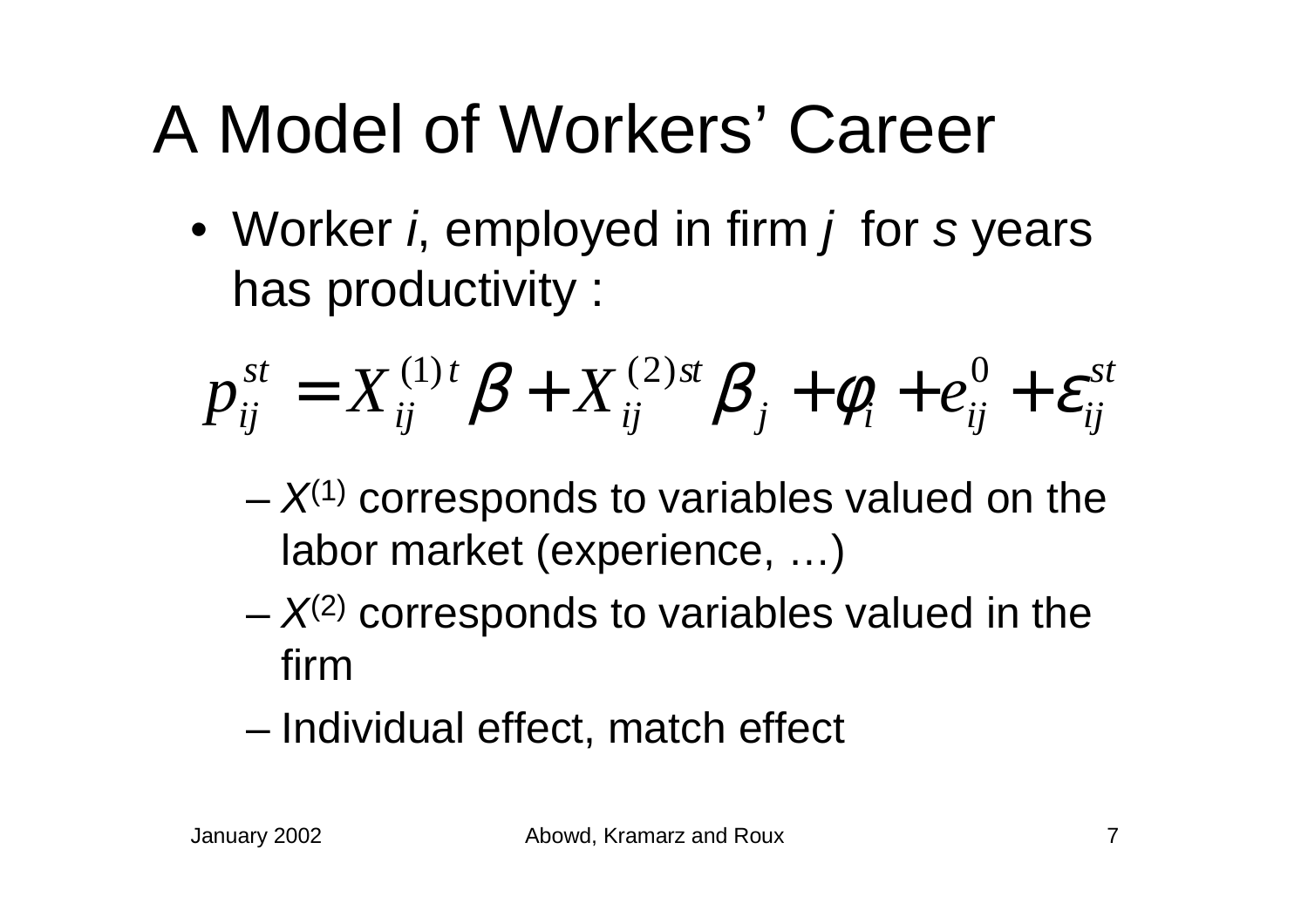# Wages

- Rent-sharing ?
	- –Opportunity wage :  $X_{ii}^{(1)i}$   $\beta + \phi_{ii}$
	- Rent to share :
	- Hence :

$$
\mathsf{ye} : \n\begin{aligned}\nX_{ij}^{(1)t} \beta + \phi_i \\
X_{ij}^{(2)st} \beta_j + e_{ij} + \varepsilon_{ij}^{st}\n\end{aligned}
$$

$$
w_{ij}^{st} = X_{ij}^{(1)t} \beta + \phi_i + \gamma_j \Big( X_{ij}^{(2)st} \beta_j + e_{ij} + \varepsilon_{ij}^{st} \Big)
$$

Other interpretations : discrimination ? From wages alone, one can identify only  $\beta_{\!j} \gamma_{\!j}$ The firm seeks to maximize the intertemporal sum of rents deriving from employment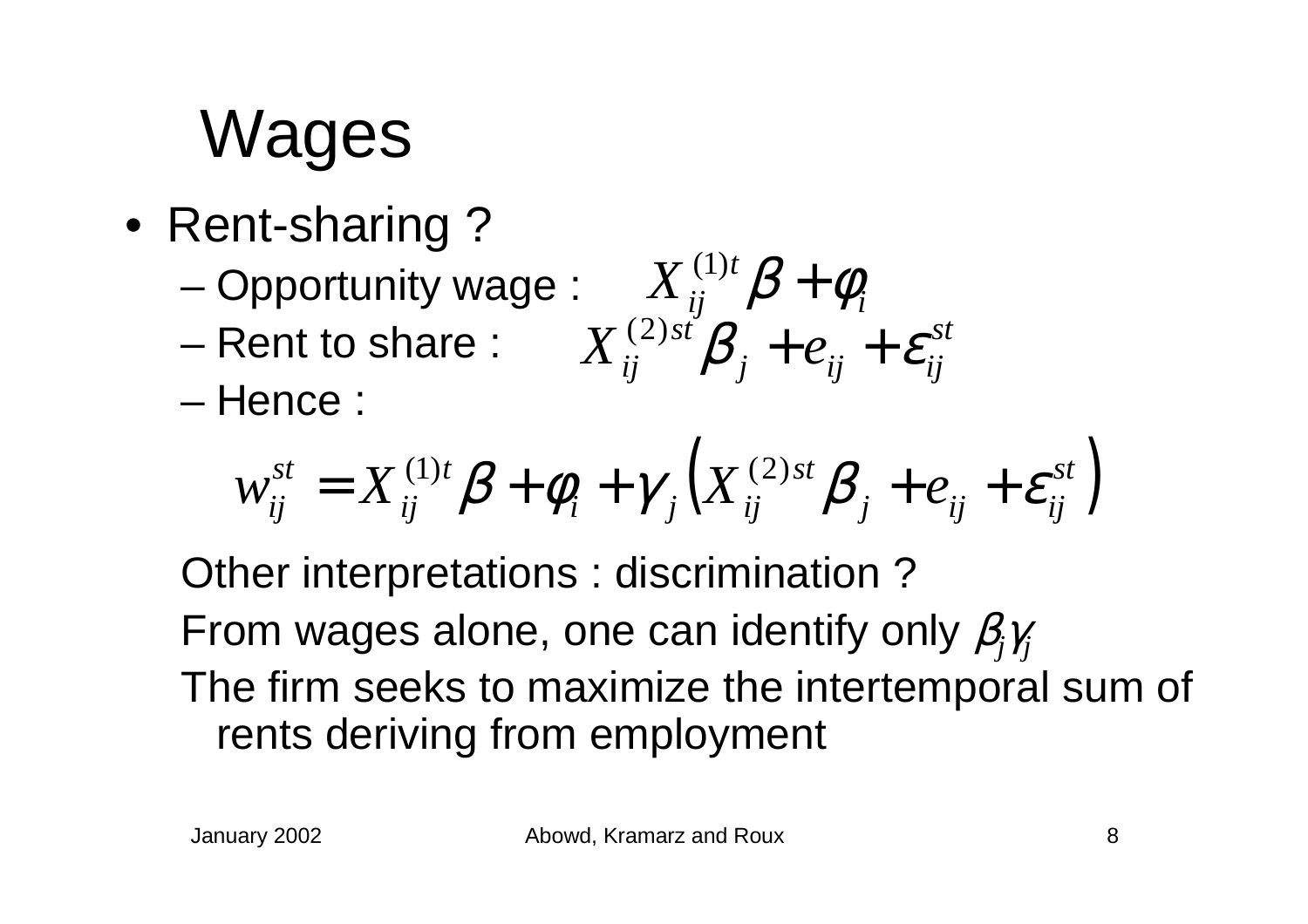#### Sequence Within a Job

- •Worker is hired : her fixed effect is observed
- $\bullet$  Compensation at entry :
	- Observable Characteristics valued on the market
	- Firm-specific effect (incentives or general compensation policy)
	- Individual effect or match effect
- Employment duration (firm and worker decision)
	- Depends on firm's policy through the parameters of the law of duration
	- Workers can leave if prospects are unappealing
- Wage changes :
	- Productivity changes within the firm
	- Firm-specific compensation policy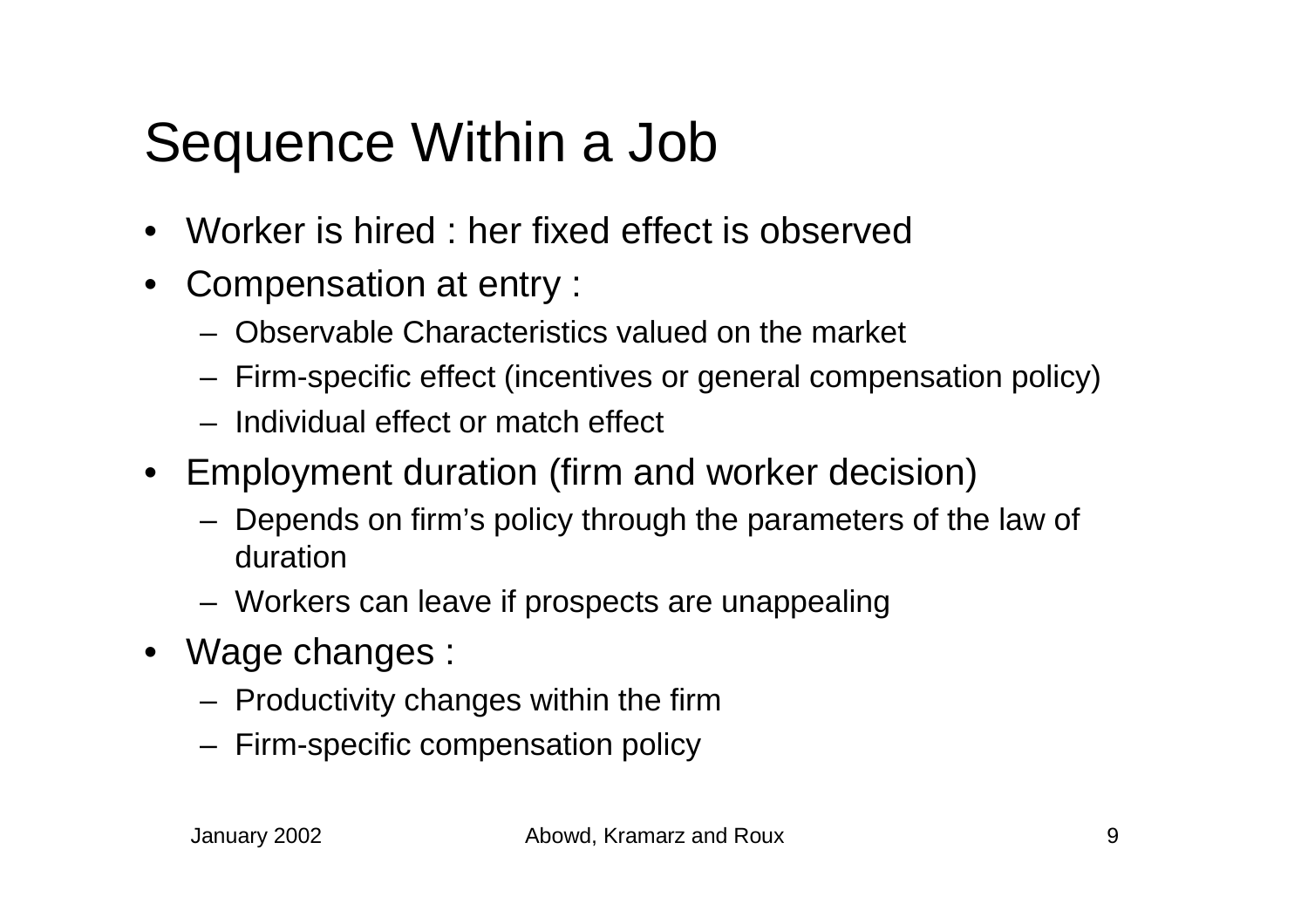# Employment Duration

- Realized duration is tied to the firm and the workers behaviors
	- – Firm looks at worker's productivity and potential abilities:
		- Expected correlation attendue with the individual and the match specific effect (a priori positive).
	- Internal market in the firm ?
		- Position in the age pyramid of the firm at entry
	- – Potential attachment to the job :
		- Number of previous jobs
		- Duration in the previous job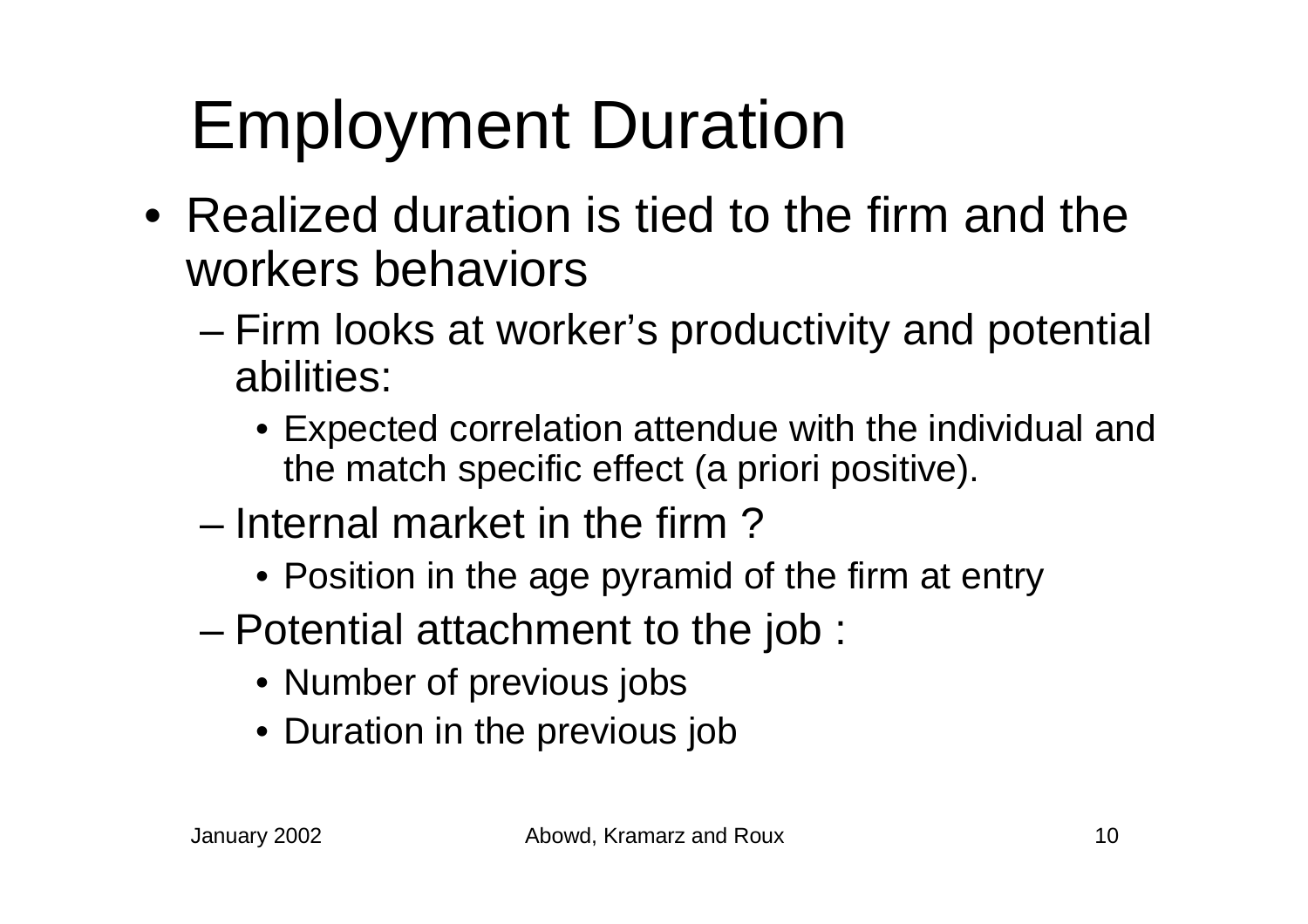# Wage Changes

- Structure of wage changes :
	- – Induced by the presence in the firm (duration, endogenous selection, firm-specific coefficients)
	- –Related to changes in the rent conditional on *X(1)*
	- Introduction of individual fixed effects:
		- Correlation between levels of pay and changes in pay
	- – Introduction of the residual from the entry equation :
		- Match quality and wage changes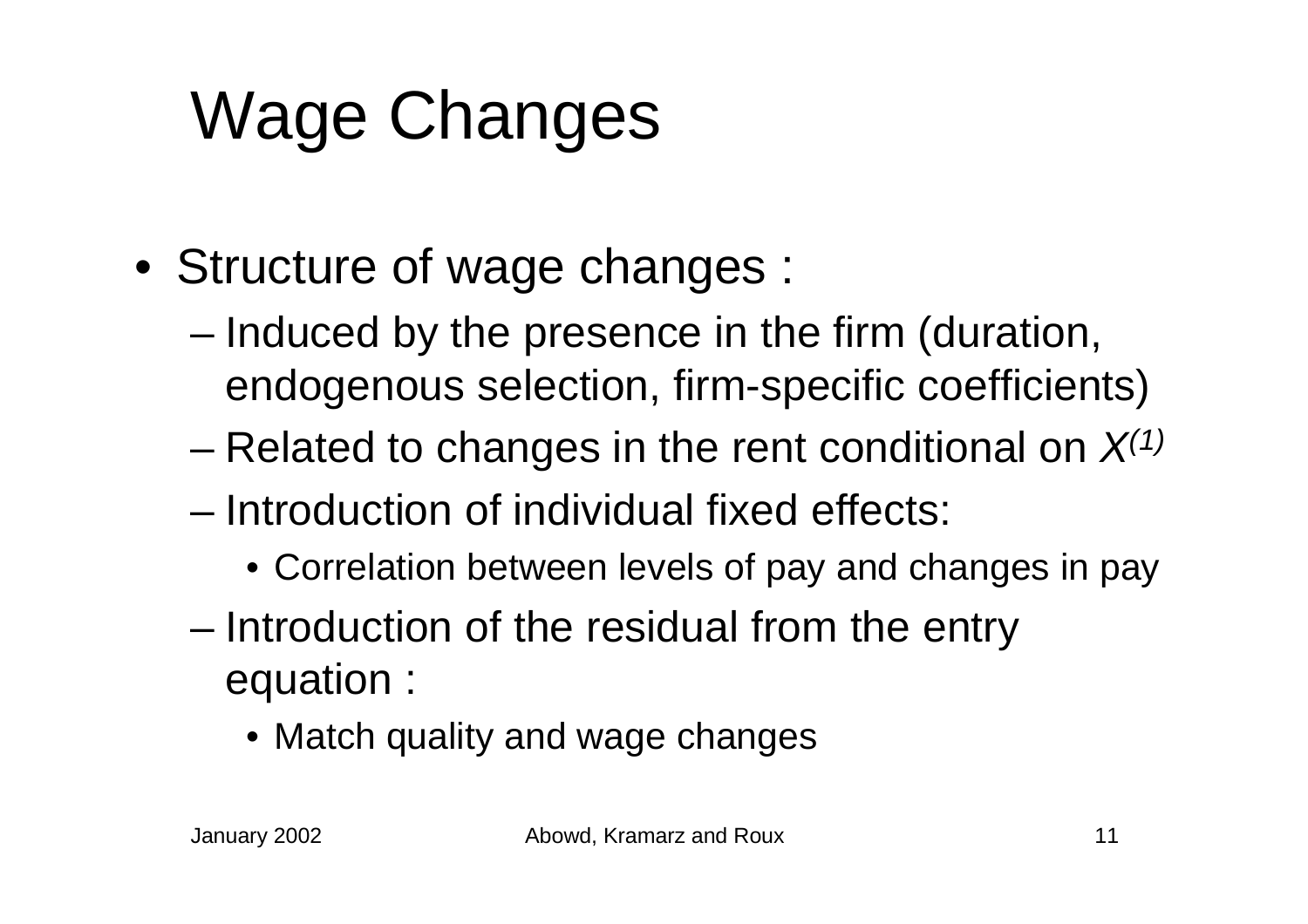#### Statistical Model

- Initial wage
- Employment duration (potentially censored, Firm-specific)
- Employment duration depends on initial wage
- Wage changes (Firm-specific)
- Endogenous duration induces selection effects in the wage changes
- Dynamic effects of the initial wage on future wage changes in the firm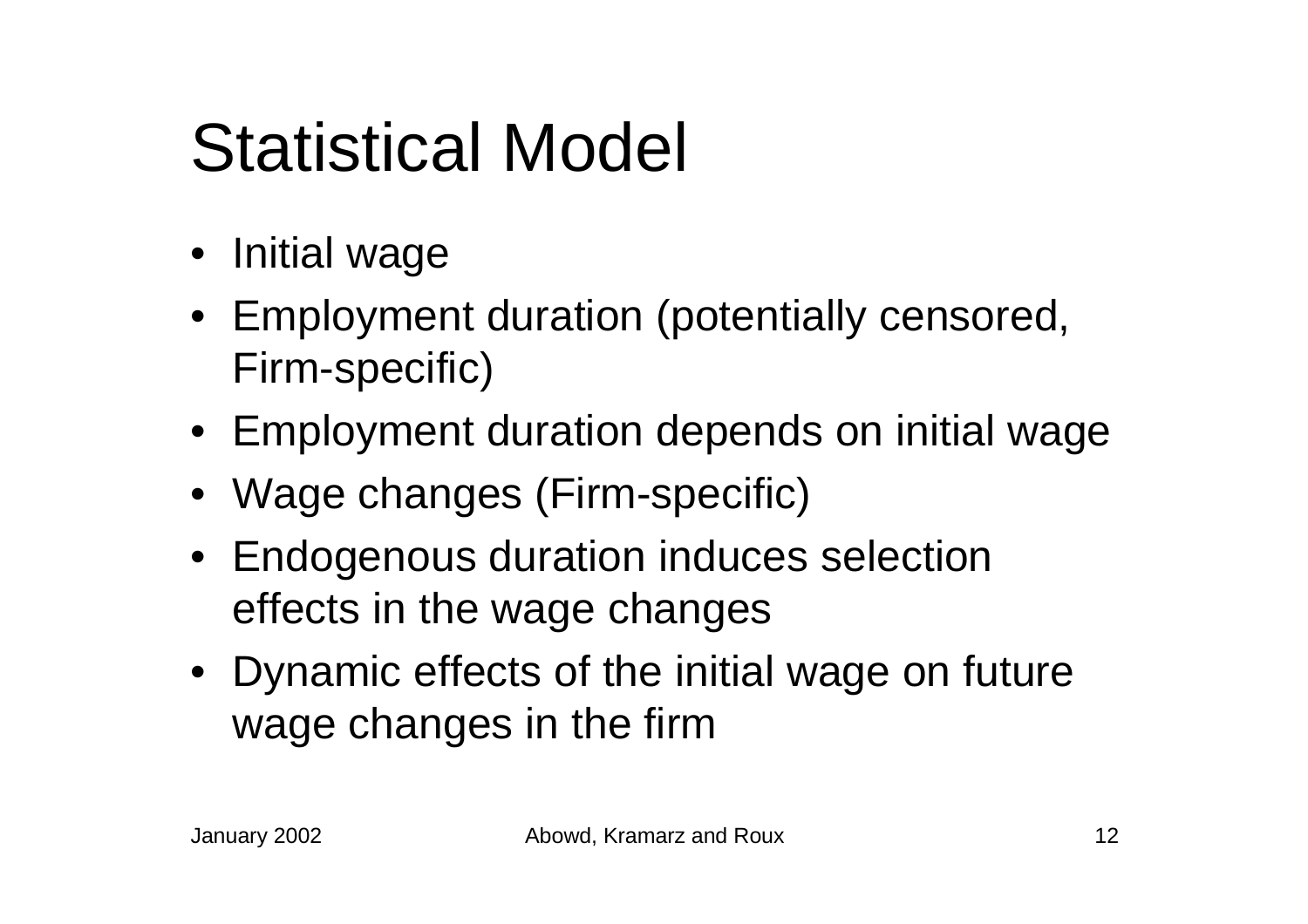#### Initial Wage Equation  $\mathcal{W}_{i,\mathrm{J}(i,t)}[T_{i,\mathrm{J}(i,t)}=0] = X_{i,\mathrm{J}(i,t)}^{(1)}\bm{\beta} + \theta_i + \psi_{\mathrm{J}(i,t)} + \mathcal{E}_{i,\mathrm{J}(i,t)}$  $\Big($ ) ( 1 )  $\ln w_{ij(i,t)}|T_{ij(i,t)}=0=X_{ij(i,t)}^{(1)}$  $=0= X^{(1)}_{iJ(i,t)}\beta+\theta_i+\psi_{J(i,t)}+\varepsilon_i$

- where *T* is seniority
- where  $\theta_{_l}$  is the individual effect in the entry equation
- où  $\psi_\mathsf{j}$  is the firm effect in the entry equation
- Other variables: experience, year indicators, region, full-time indicator (all in full interaction with sex)
- Earnings :log of annualized earnings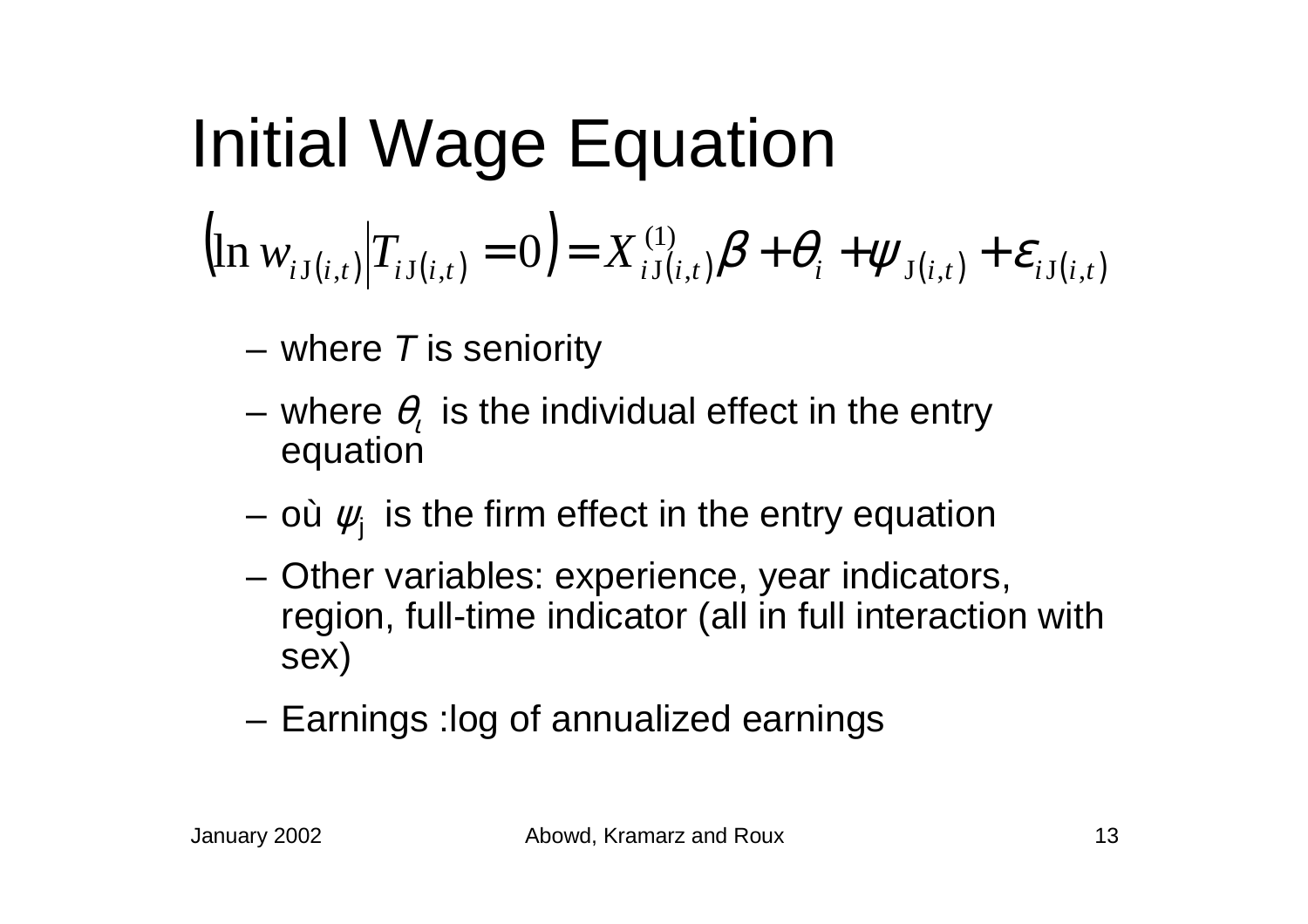#### Job Duration Equation (firm-specific)

$$
\ln T_{ij} = Z_{ij}\alpha_j + \eta_{ij}
$$

- where ln *T* is total duration of *i* at employer *j* <sup>=</sup> J(*i,t*).
- other variables:
	- experience, sex, full-time indicator
	- position in the firm-specific age distribution (at entry, quartiles),
	- $\bullet$   $\theta$  et  $\varepsilon$ ,
	- Number of previous jobs, duration of the previous job
- –Duration depends on initial wage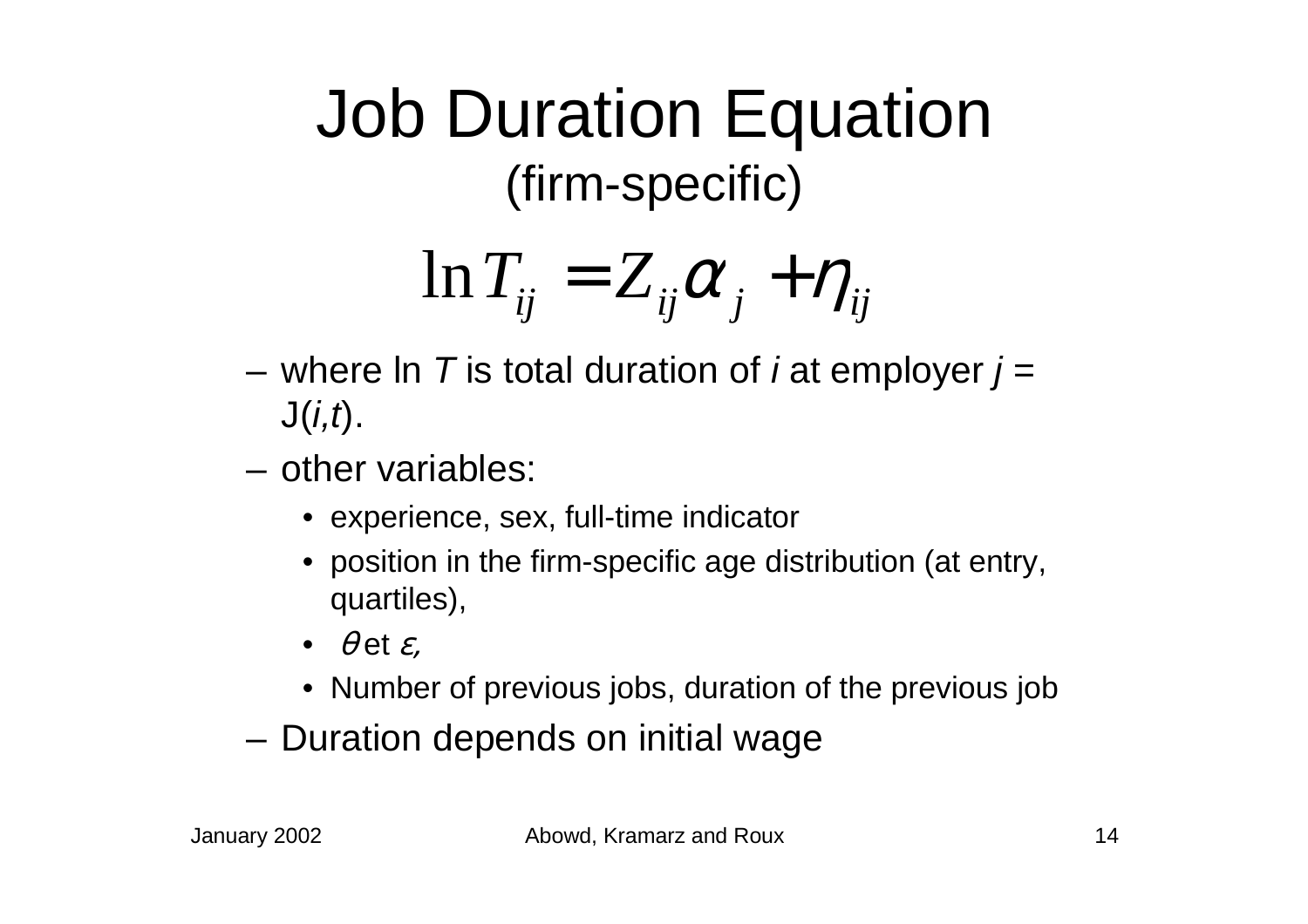#### Wage-Change (firm-specific )

 $W_{it}$  -  $\ln W_{it-1} = \Delta X_{it}^{(1)} \beta + \Delta X_{it}^{(2)} \beta_{J(i,t)} + V_{itJ(i,t)}$  $(1)$   $\boldsymbol{Q}$   $\boldsymbol{\Lambda}$   $\boldsymbol{\mathbf{V}}$   $(2)$  $\ln w^{\vphantom{*}}_{it}$  —  $\ln w^{\vphantom{*}}_{it-1}$  $-\ln w_{it-1} = \Delta X_{it}^{(1)} \beta + \Delta X_{it}^{(2)} \beta_{J(i,t)} + v$ 

- *X*(1) corresponds to the variables also present in the initial wage equation (experience in particular)
- *X*(2) corresponds to the variables valued in the firm : seniority with returns depending on
	- $\bullet\ \ \theta$  and  $\varepsilon$  interacted with seniority indicators
	- Sex, education
	- Full-time to part-time change in status
- Time Dummies
- – Duration (selection effect) and initial wage are endogenous in the wage change equation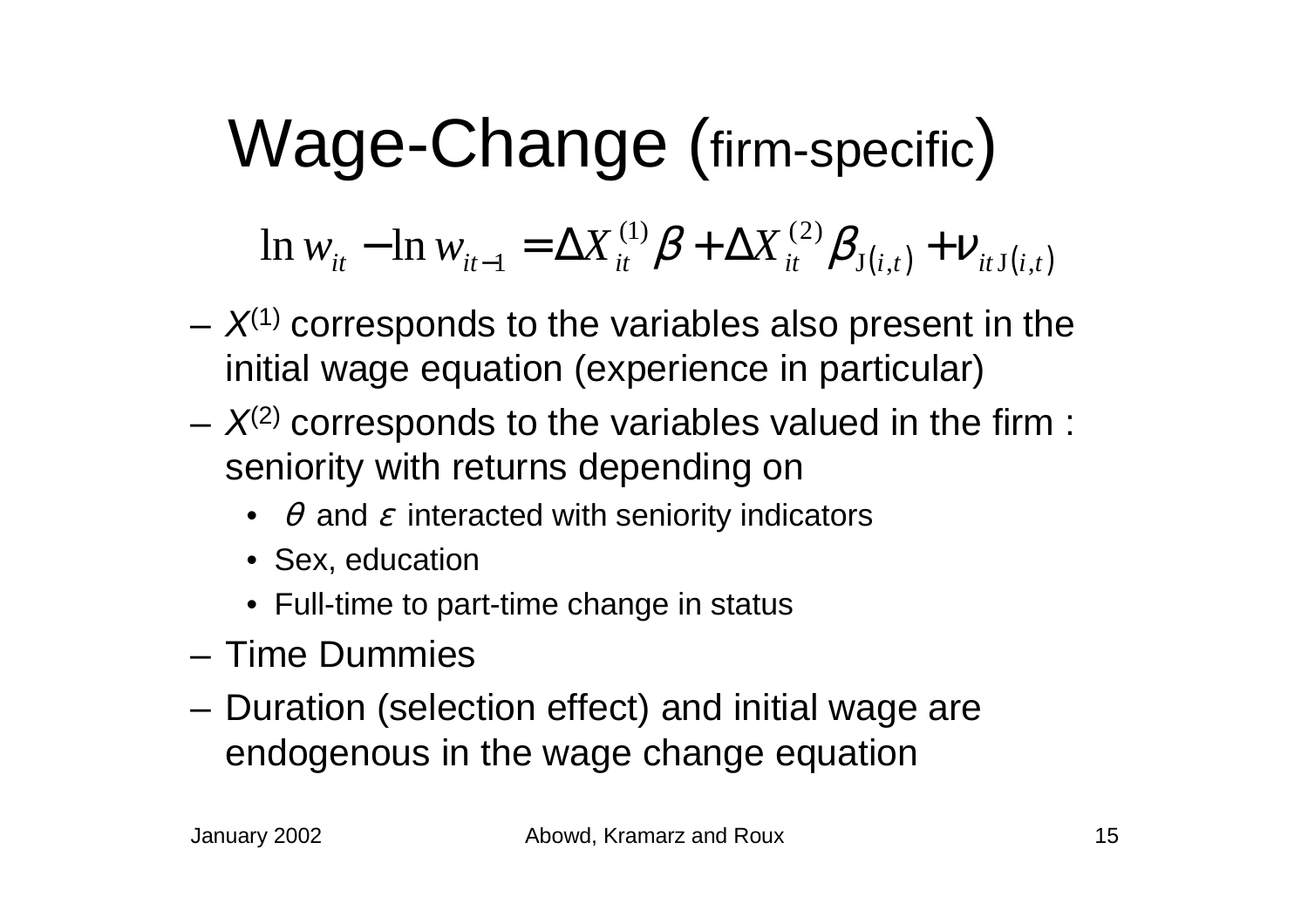# Likelihood

• Contrib. of job ( *<sup>i</sup>*,*j,tij*) to the likelihood:

$$
L_{ij}^{t} = f(w_{ij}^{0}, \Delta w_{ij}^{1}, ..., \Delta w_{ij}^{T_{ij}}, T_{ij} / I_{t-1})
$$
  
=  $f^{0}(w_{ij}^{0} / I_{t-1}, j) * f_{j}^{T}(T_{ij} > 0 / w_{ij}^{0}, I_{t-1}) * f_{j}^{w}(\Delta w_{ij}^{1} / T_{ij} > 0, w_{ij}^{0}, I_{t-1}) * ...$   
\*  $f_{j}^{T}(T_{ij} = t_{ij} / T_{ij} > t_{ij} - 2, w_{ij}^{0}, I_{t-1}) * f_{j}^{w}(\Delta w_{ij}^{t_{ij}} / T_{ij} > t_{ij} - 1, w_{ij}^{0}, I_{t-1})$ 

- $\bullet$   ${\mathit I}_{t\text{-}{\mathit 1}}$  contains all past information
- *J* corresponds to the firm (model expressed firm by firm)
- Contribution of individual *i* to the likelihood:

$$
L_i = \prod_{k=1}^{N_i} L_{ij(k)}
$$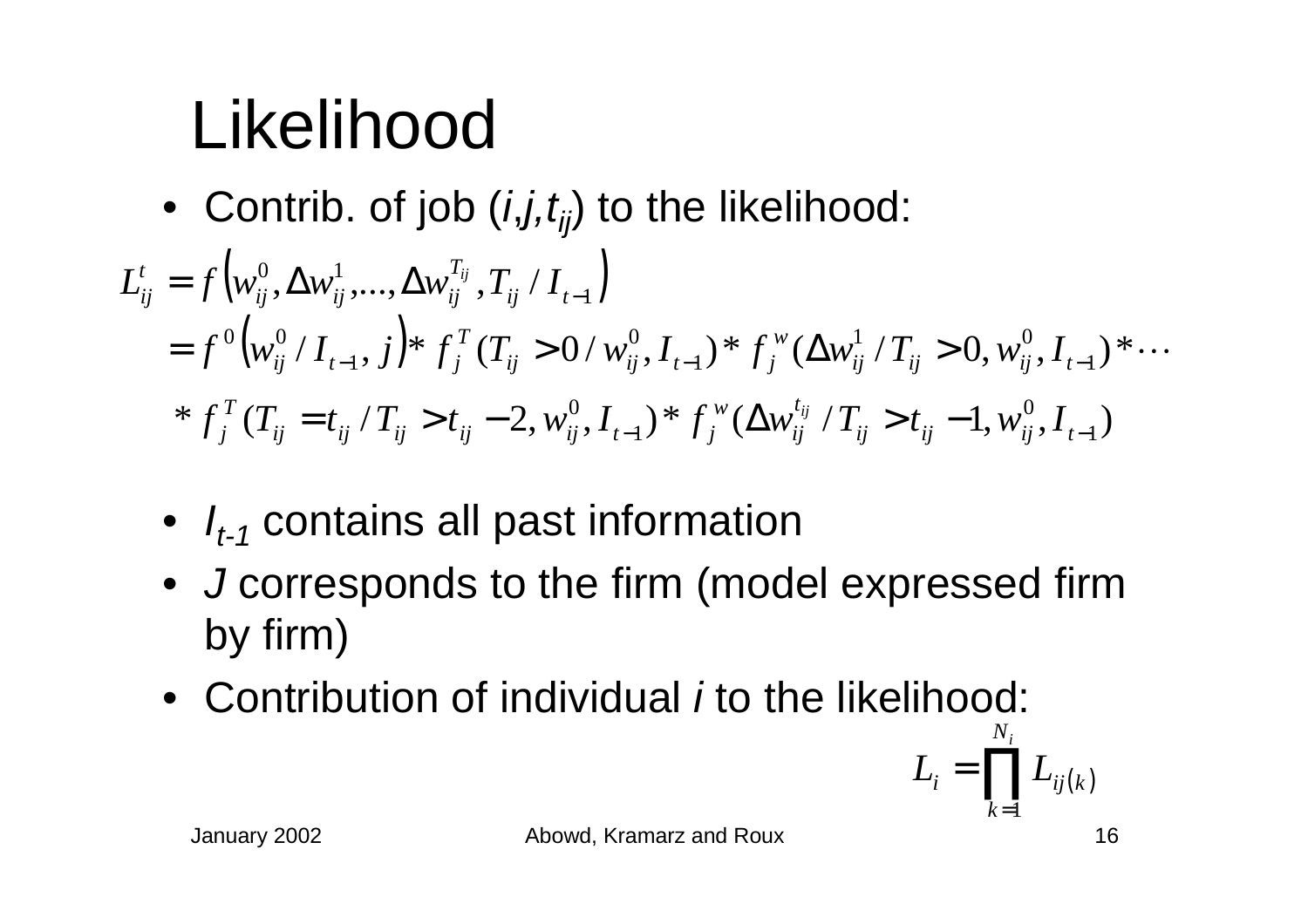#### Likelihood (continued)

• Rewriting of the likelihood:

$$
L_{ij}^t = f^w \Big( w_{ij}^0 / I_{t-1} \Big) * f_j^T \Big( T_{ij} = t_{ij} / w_{ij}^0, I_{t-1} \Big) * \prod_{i=1}^{t_{ij}} f_j^w \big( \Delta w_{ij}^k / T_{ij} > k-1, w_{ij}^0, I_{t-1} \big)
$$

• which gives:

$$
f^{\scriptscriptstyle{W}}(\mathbf{w}_{ij}^{0}) = \varphi \bigg( \frac{\ln(\mathbf{w}_{ij}^{0}) - X_{\scriptscriptstyle{it}} \beta - \theta_{\scriptscriptstyle{i}} - \psi_{\scriptscriptstyle{j}}}{\sigma_{\scriptscriptstyle{W}}}\bigg)
$$
  

$$
f^{\scriptscriptstyle{W}}_{\scriptscriptstyle{j}}(T_{\scriptscriptstyle{ij}} / \varepsilon_{ij}, Z_{\scriptscriptstyle{ij}}) = \varphi \bigg( \frac{\ln(T_{\scriptscriptstyle{ij}}) - Z_{\scriptscriptstyle{ij}} \alpha_{\scriptscriptstyle{j}} - \rho_{\scriptscriptstyle{j}}^{1} \varepsilon_{\scriptscriptstyle{ij}}}{\sigma_{\scriptscriptstyle{j}}^T} \bigg)^{d_{\scriptscriptstyle{ij}}=0} \overline{\Phi} \bigg( \frac{\ln(T_{\scriptscriptstyle{ij}}) - Z_{\scriptscriptstyle{ij}} \alpha_{\scriptscriptstyle{j}} - \rho_{\scriptscriptstyle{j}}^{1} \varepsilon_{\scriptscriptstyle{ij}}}{\sigma_{\scriptscriptstyle{j}}^T} \bigg)^{d_{\scriptscriptstyle{ij}}=1}
$$
  

$$
f^{\scriptscriptstyle{\Delta W}}_{\scriptscriptstyle{j}}(\Delta w_{\scriptscriptstyle{ij}}^{1}, ..., \Delta w_{\scriptscriptstyle{ij}}^{T_{\scriptscriptstyle{ij}}}/T_{\scriptscriptstyle{ij}}, \varepsilon_{\scriptscriptstyle{ij}}, X^{(1)}, X^{(2)}) = \prod_{\scriptscriptstyle{s=1}}^{\scriptscriptstyle{E(T_{\scriptscriptstyle{ij}})}} f(\Delta w_{\scriptscriptstyle{ij}}^{s} - \Delta X^{(1)} \beta - \Delta X^{(2)} \beta_{\scriptscriptstyle{j}} / s < T_{\scriptscriptstyle{ij}}, \Delta X^{(1)}, \Delta X^{(2)}, \varepsilon_{\scriptscriptstyle{ij}} \bigg)
$$

January 2002 Abowd, Kramarz and Roux 17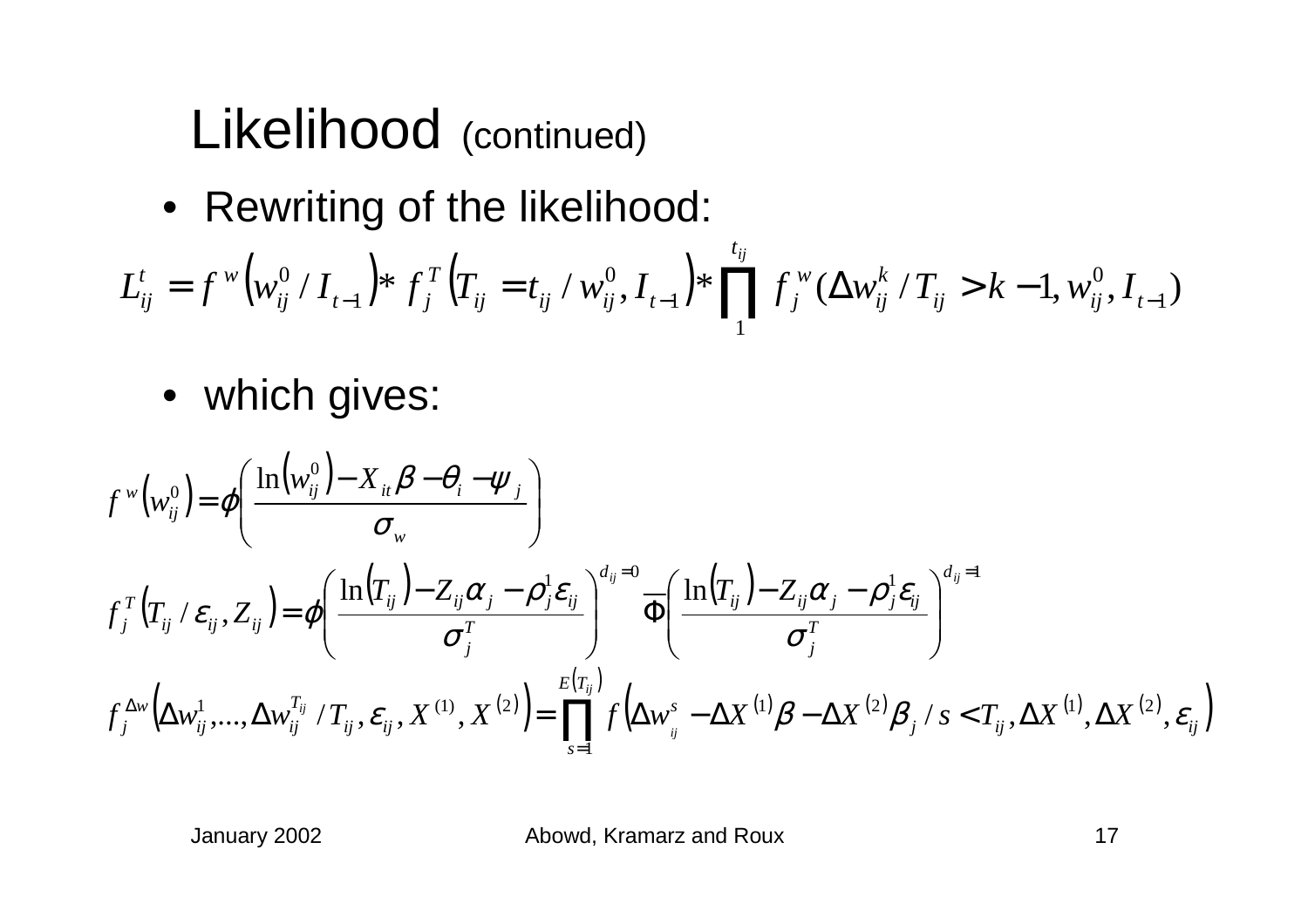## Parameter Estimation

- Maximum likelihood ?
- Sequential Estimation procedure
	- – Entry wage equation : Identification of β and of individual and firm effects, OLS
	- – Job duration equation : Duration model with censoring, firm by firm, includes the individual residual from the entry wage equation
	- – Wage change equation : OLS firm by firm
		- $\bullet\,$  Wages corrected for X $^{(1)}$
		- Introduction of the entry wage residual
		- Introduction of the Mills ratio induced by the duration equation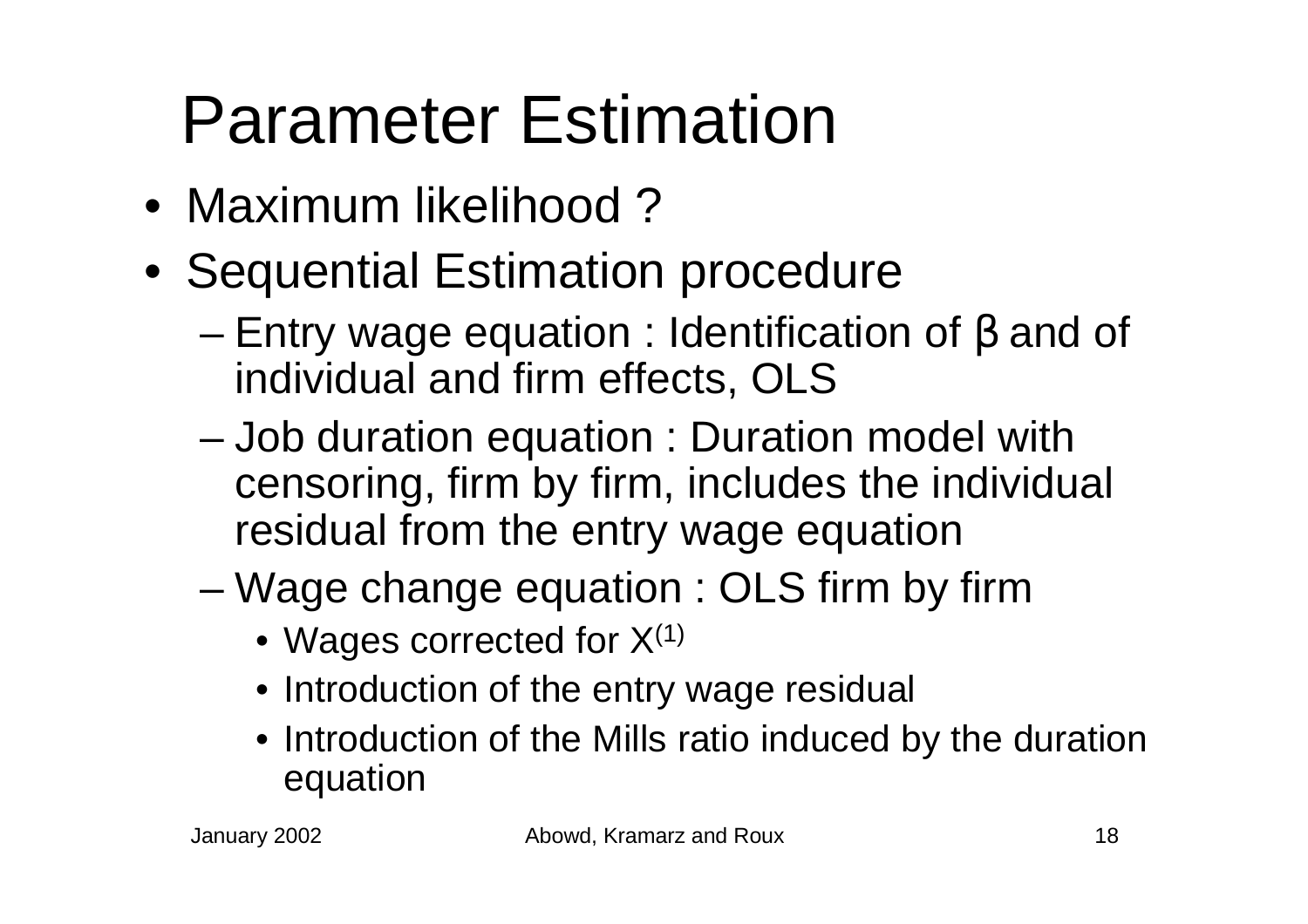#### Construction of individual data

- $\bullet$ Years 1976-1996 except 1981, 1983 and 1990
- • 1 observation corresponds to a NNI-SIREN-YEAR (person-firmyear)
- •Construction des job spells



•Imputation for the NNI wrongly coded and the missing years

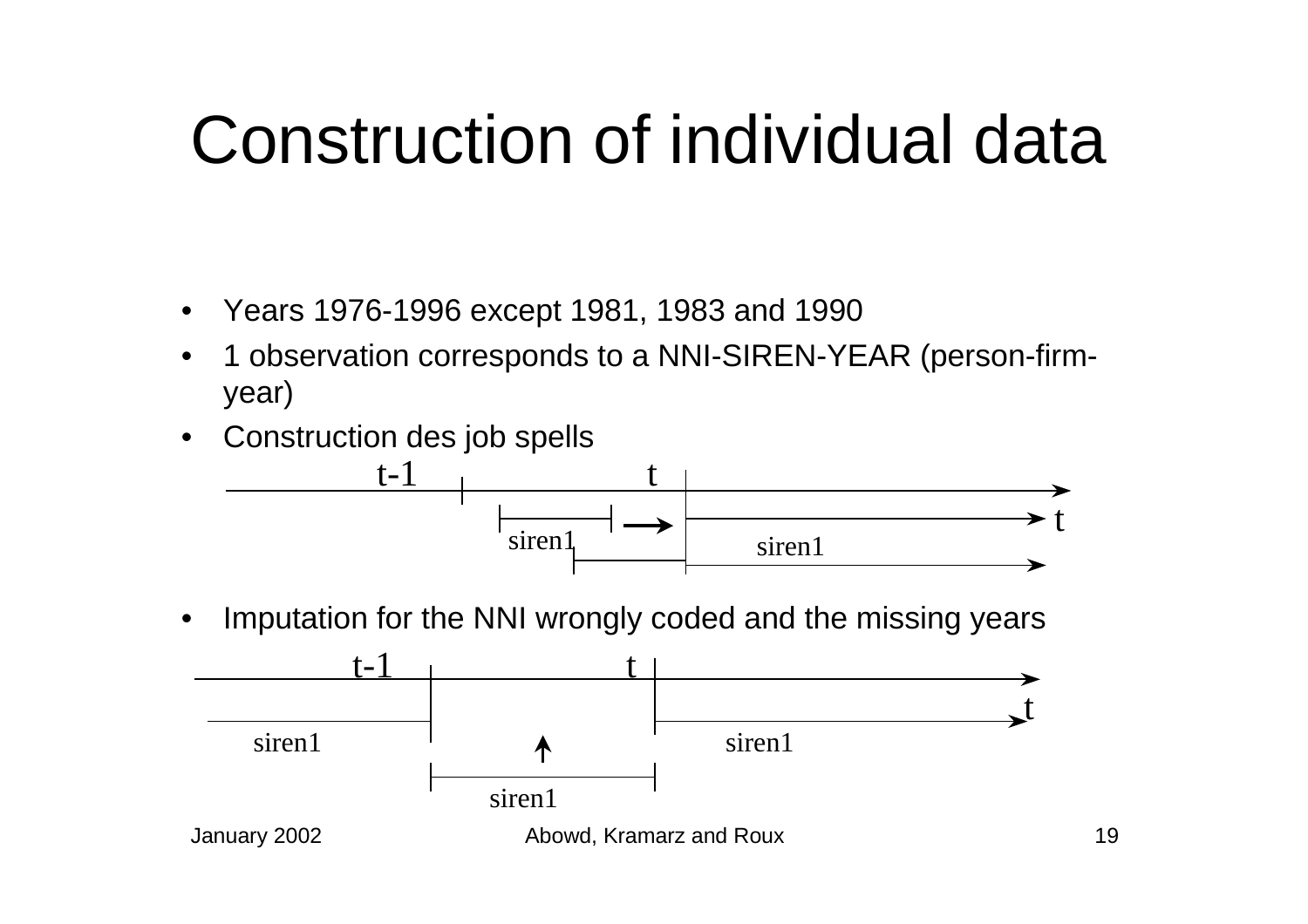### Job Seniority

- Observed for all spells that start after 1976
- Statistical Imputation for all spells starting in 1976 using ESS 1978

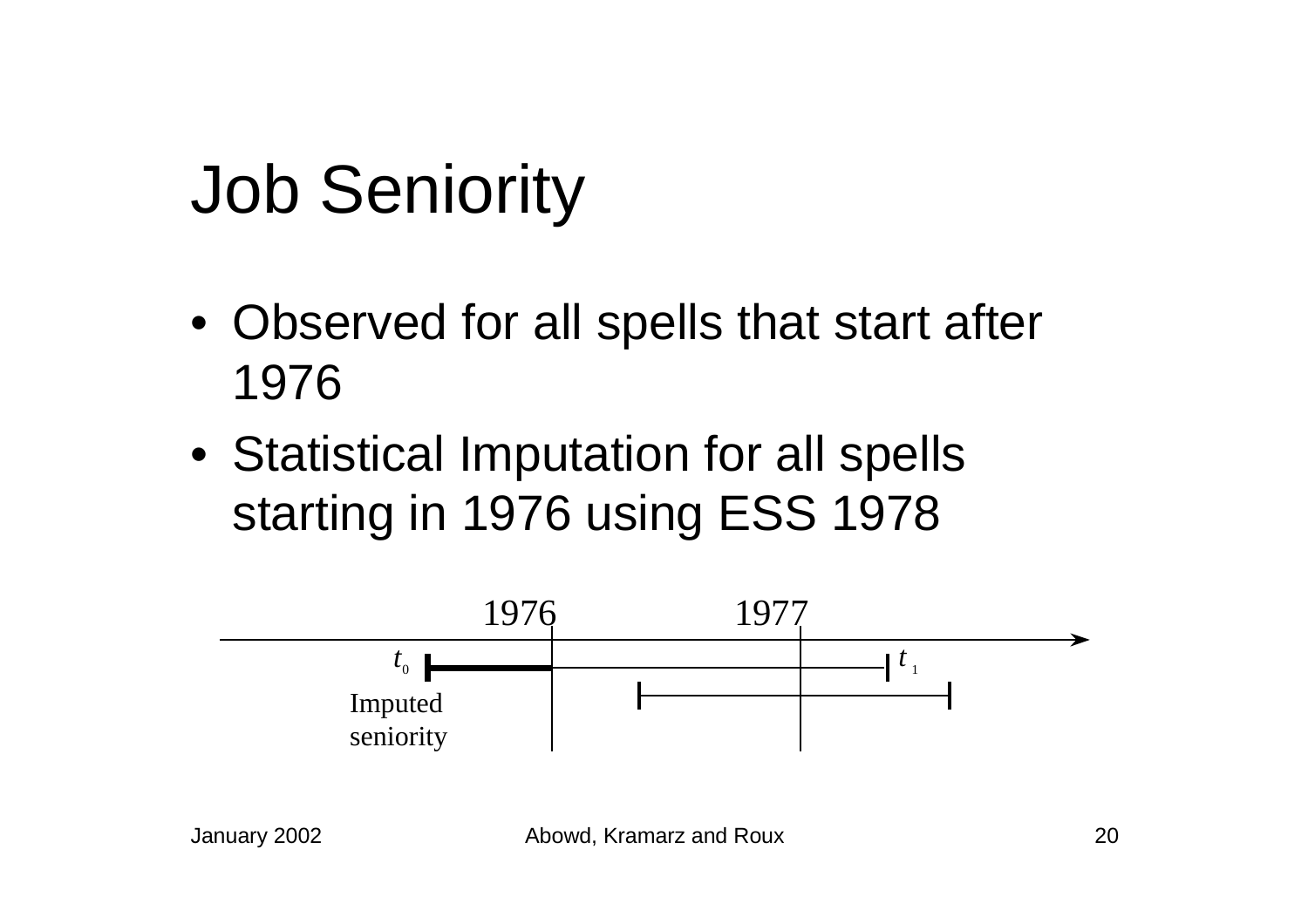#### Final Data Structure

- 13,770,082 observations (of which 4,886,669 are for entry jobs)
- 1,682,080 individuals
- 515,557 firms (with 6498 "firms" for which the full model was estimated including 189 "3-digit industries\*Size" agregate firms)
- About 6,000 firms in the performance equations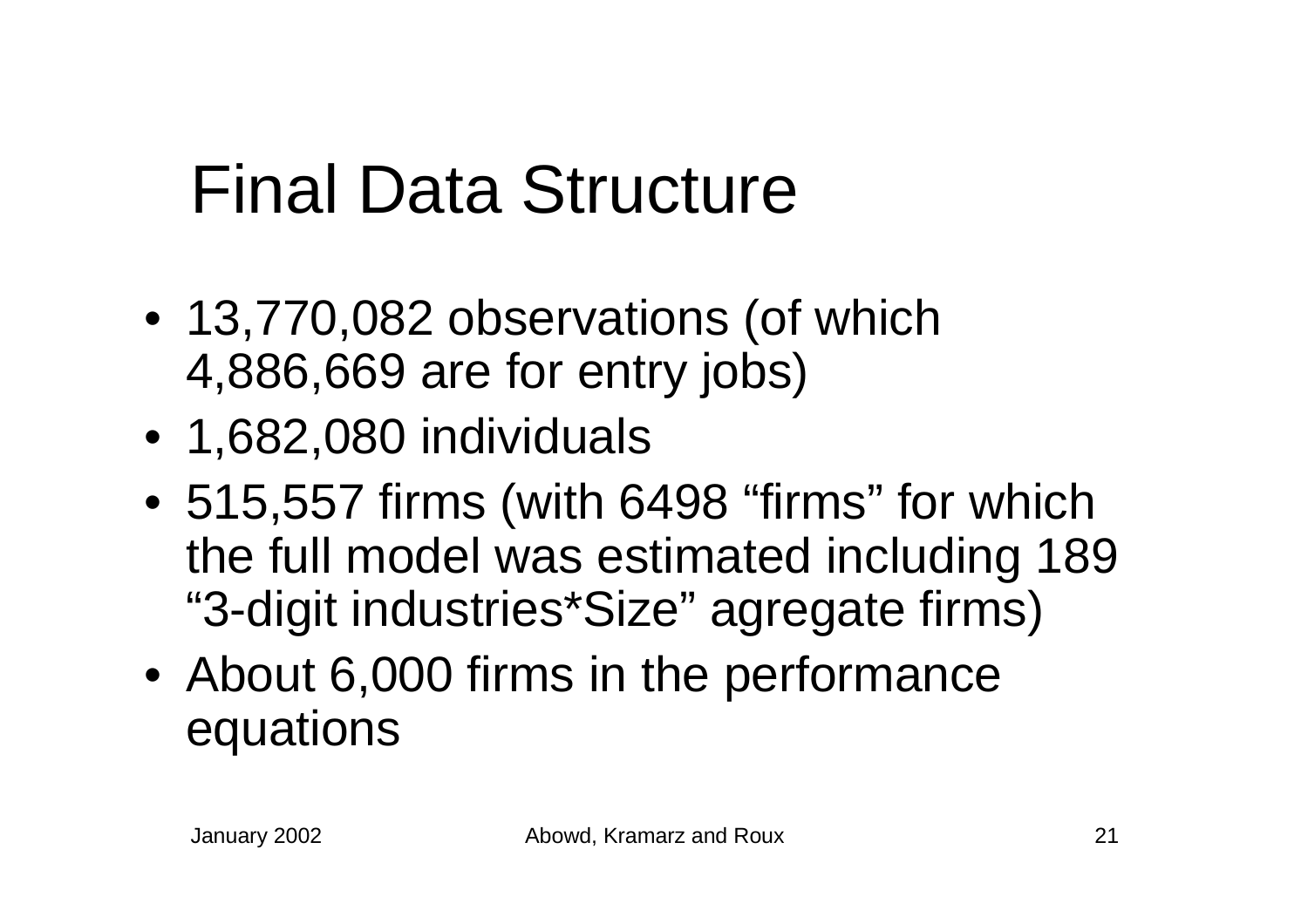#### Construction of the Firm-Level Data

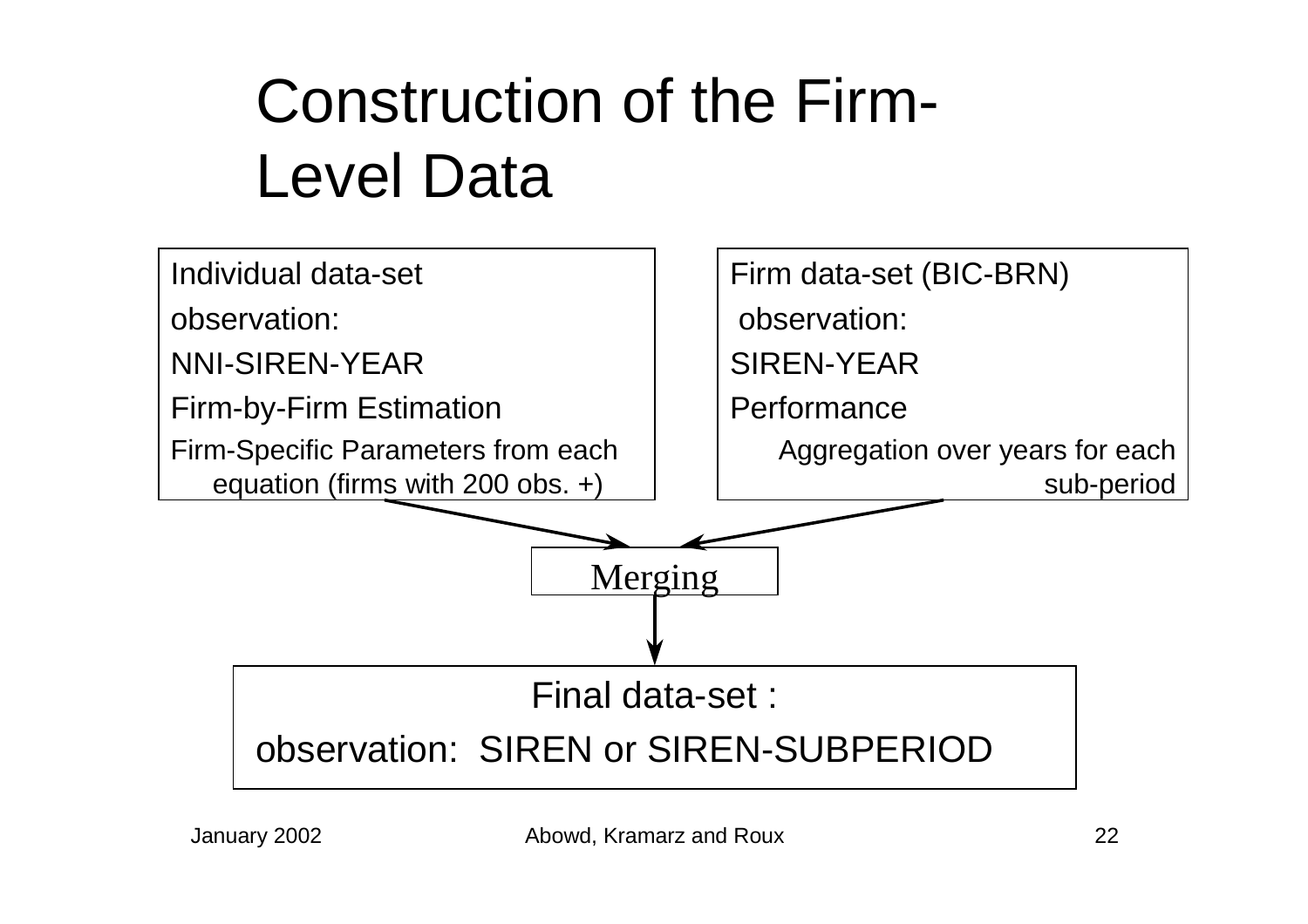| <b>Average Coefficients for the Starting Wage Equation</b>    |           |           |  |  |  |  |  |  |  |  |  |  |
|---------------------------------------------------------------|-----------|-----------|--|--|--|--|--|--|--|--|--|--|
| <b>Selected Variables</b>                                     |           |           |  |  |  |  |  |  |  |  |  |  |
| Variable                                                      | Menl      | Women     |  |  |  |  |  |  |  |  |  |  |
| Labor force experience                                        | 0,0973    | 0,0742    |  |  |  |  |  |  |  |  |  |  |
| Experience <sup>2</sup> /100                                  | $-0,5447$ | $-0,4269$ |  |  |  |  |  |  |  |  |  |  |
| Experience <sup>^3</sup> /1000                                | 0,1397    | 0,1192    |  |  |  |  |  |  |  |  |  |  |
| Experience <sup>24</sup> /10000                               | $-0,0138$ | $-0,0122$ |  |  |  |  |  |  |  |  |  |  |
| Paris                                                         | 0,0870    | 0,1024    |  |  |  |  |  |  |  |  |  |  |
| Full time job                                                 | 0,8221    | 0,7834    |  |  |  |  |  |  |  |  |  |  |
| <b>Number</b>                                                 | 2 920 340 | 1 966 329 |  |  |  |  |  |  |  |  |  |  |
| Note: Estimated using exact least squares (congugate gradient |           |           |  |  |  |  |  |  |  |  |  |  |
| algorithm). The equation also includes year, person, and firm |           |           |  |  |  |  |  |  |  |  |  |  |
| effects.                                                      |           |           |  |  |  |  |  |  |  |  |  |  |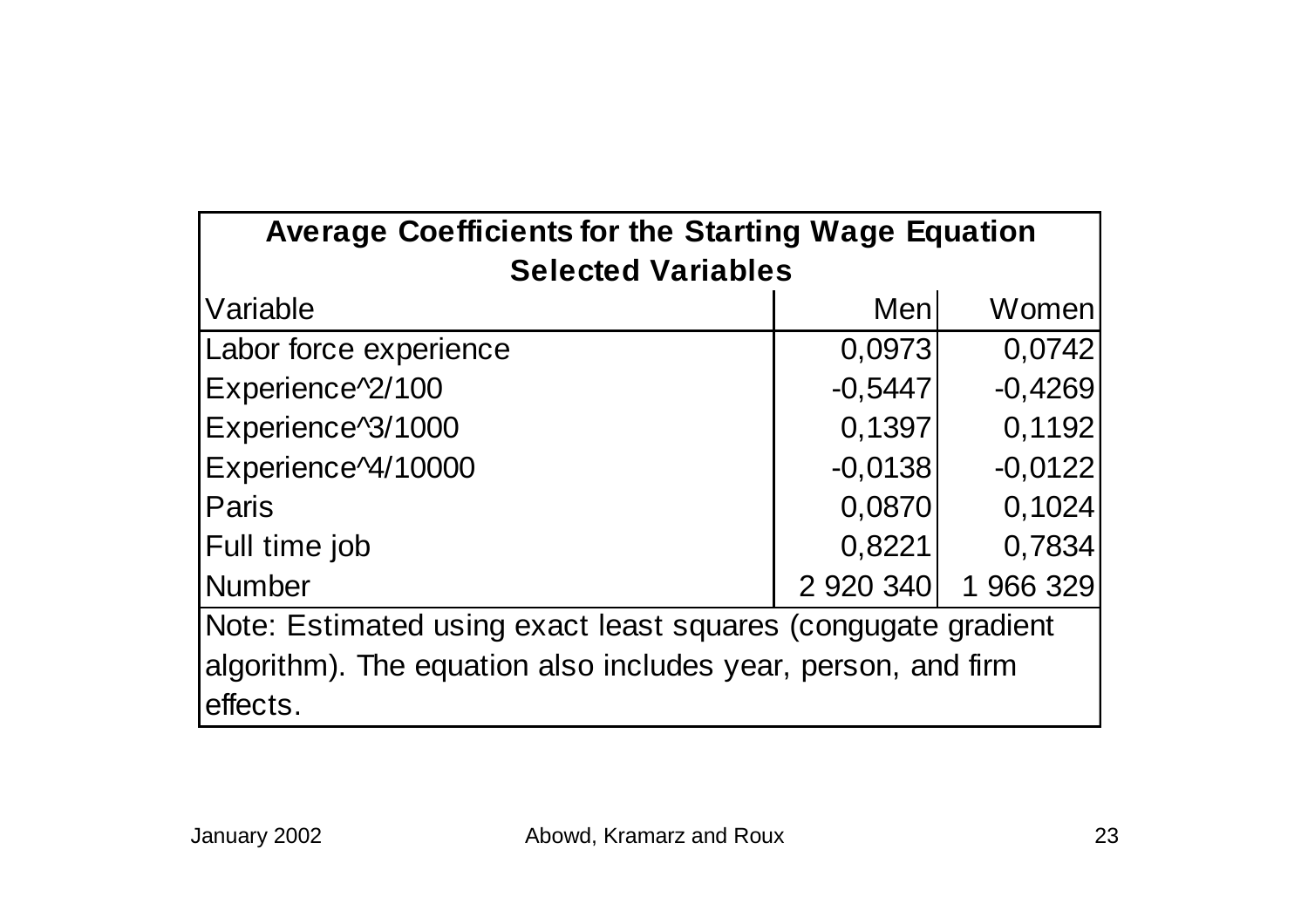#### **All Entrants, Descriptive Statistics**

| Variable                     | Means     | <b>StDev</b> |
|------------------------------|-----------|--------------|
|                              |           |              |
| lle de France                | 0.3134    |              |
| Job duration                 | 1.0804    | 3.5061       |
| Age at the end of schooling  | 18.3592   | 1.7543       |
| male                         | 0.5976    |              |
| Year                         | 1985.4500 | 6.6716       |
| Log earnings                 | 3.3135    | 1.0661       |
| Age at the end of schooling  | 30.9861   | 10.7513      |
| Number of previous jobs      | 3.5570    | 16.3801      |
| Duration of the previous job | 1.8492    | 4.2156       |
| <b>Mobility</b>              | 0.5259    | 0.4993       |
| Low-education                | 0.5507    |              |
| <b>Technical education</b>   | 0.2865    |              |
| High-education               | 0.1628    |              |

| <b>Standardized variables</b> |        |        |
|-------------------------------|--------|--------|
| Log wage                      | 0.0000 | 1.0657 |
| Xbeta                         | 0.0000 | 0.4522 |
| Person effect                 | 0.0000 | 0.5680 |
| Firm effect                   | 0.0000 | 0.4910 |
| <b>Residual</b>               | 0.0000 | 0.6158 |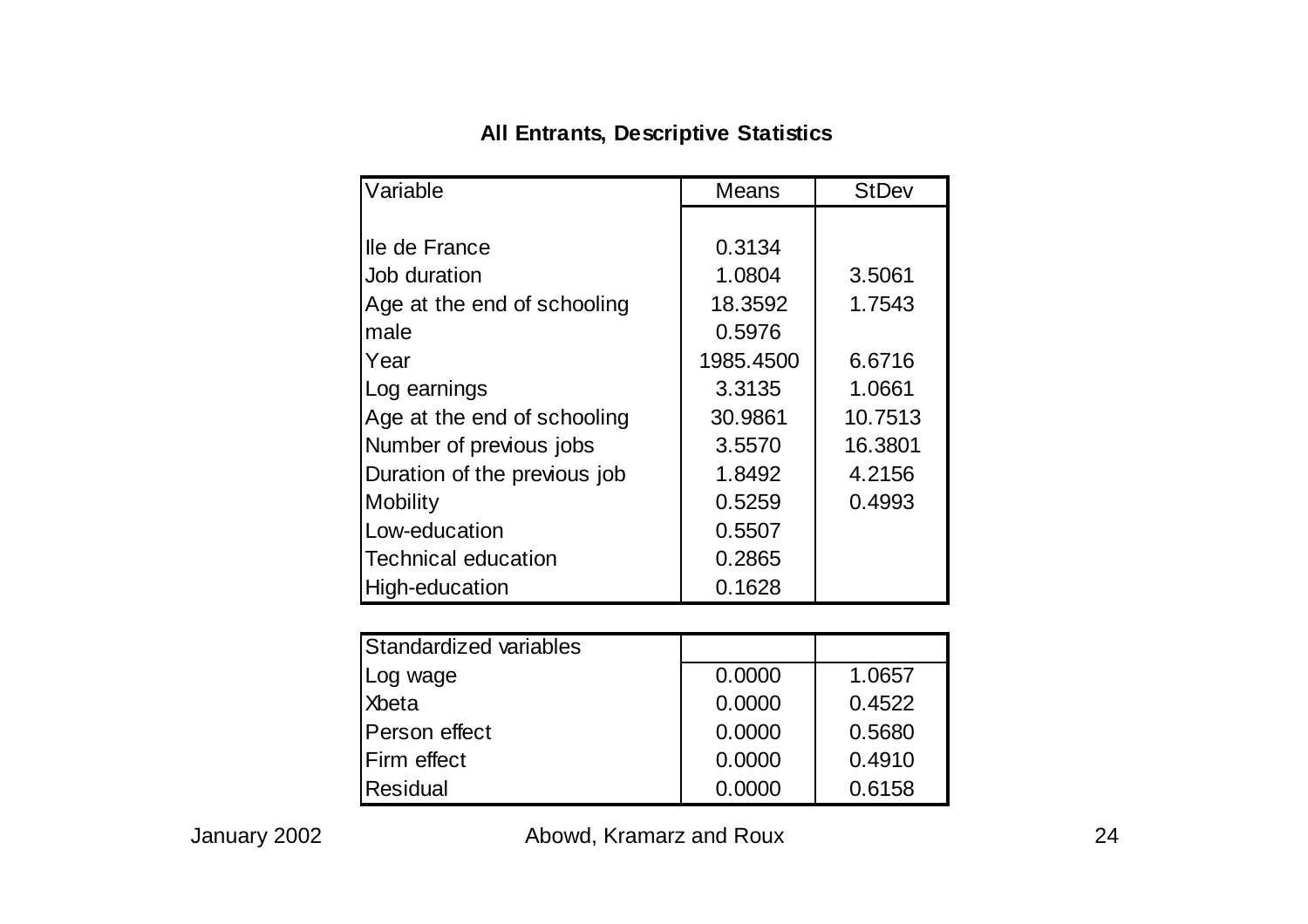| <b>Correlation of Components of the Starting Wage Rate</b> |               |          |          |              |                 |
|------------------------------------------------------------|---------------|----------|----------|--------------|-----------------|
|                                                            | $N=4,886,669$ |          |          |              |                 |
|                                                            | ln w          | $x\beta$ | $\theta$ | $\mathbf{U}$ | <b>Residual</b> |
| Log annualized net salary (In w)                           | 1,000         | 0.473    | 0.486    | 0.449        | 0,578           |
| Predicted by time-varying effects $(x\beta)$               | 0,473         | 1,000    | 0,002    | 0,103        | 0,000           |
| Person effect $(\theta)$                                   | 0,486         | 0,002    | 1,000    | $-0,105$     | 0,000           |
| Firm effect $(y)$                                          | 0,449         | 0,103    | $-0,105$ | 1,000        | 0,000           |
| Residual                                                   | 0,578         | 0,000    | 0,000    | 0,000        | 1,000           |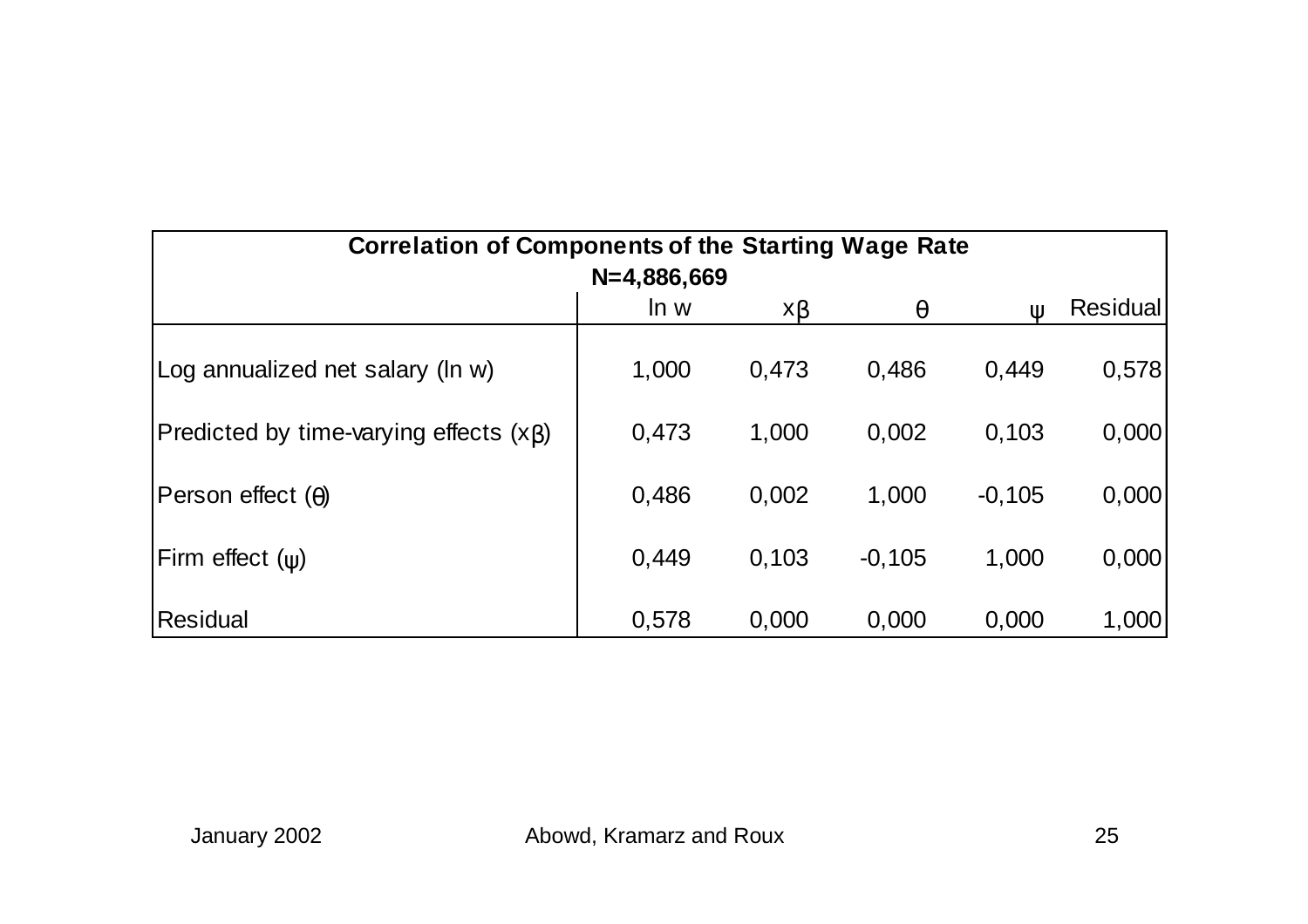| Distribution of job-duration equation coefficients                                                                                                                                                                                              |         |              |                    |                    |              |         |              |          |         |  |
|-------------------------------------------------------------------------------------------------------------------------------------------------------------------------------------------------------------------------------------------------|---------|--------------|--------------------|--------------------|--------------|---------|--------------|----------|---------|--|
|                                                                                                                                                                                                                                                 | Mean    | <b>StDev</b> | 1 <sub>pctle</sub> | 5 <sub>pctle</sub> | 1st quartile | Median  | 3rd quartile | 95 pctle | 99pctle |  |
|                                                                                                                                                                                                                                                 |         |              |                    |                    |              |         |              |          |         |  |
| Constant                                                                                                                                                                                                                                        | $-0.19$ | 1.00         | $-2.31$            | $-1.71$            | $-0.79$      | $-0.14$ | 0.27         | 1.55     | 2.29    |  |
| Year <= 1980                                                                                                                                                                                                                                    | 0.30    | 0.76         | $-1.38$            | $-0.45$            | 0.10         | 0.22    | 0.48         | 1.38     | 2.73    |  |
| 1980 <year<=1989< td=""><td><math>-0.24</math></td><td>0.63</td><td><math>-1.53</math></td><td><math>-0.69</math></td><td><math>-0.41</math></td><td><math>-0.29</math></td><td><math>-0.11</math></td><td>0.59</td><td>1.24</td></year<=1989<> | $-0.24$ | 0.63         | $-1.53$            | $-0.69$            | $-0.41$      | $-0.29$ | $-0.11$      | 0.59     | 1.24    |  |
| Position in age distribution at entry:                                                                                                                                                                                                          |         |              |                    |                    |              |         |              |          |         |  |
| Age <= 25 centile                                                                                                                                                                                                                               | 1.48    | 1.04         | $-0.92$            | $-0.13$            | 0.91         | 1.44    | 2.19         | 3.20     | 3.86    |  |
| 25centile <age<=50centile< td=""><td>1.15</td><td>0.82</td><td><math>-0.76</math></td><td><math>-0.11</math></td><td>0.70</td><td>1.13</td><td>1.64</td><td>2.36</td><td>3.01</td></age<=50centile<>                                            | 1.15    | 0.82         | $-0.76$            | $-0.11$            | 0.70         | 1.13    | 1.64         | 2.36     | 3.01    |  |
| 50centile <age<=75centile< td=""><td>0.80</td><td>0.56</td><td><math>-0.54</math></td><td><math>-0.08</math></td><td>0.57</td><td>0.83</td><td>1.15</td><td>1.55</td><td>2.07</td></age<=75centile<>                                            | 0.80    | 0.56         | $-0.54$            | $-0.08$            | 0.57         | 0.83    | 1.15         | 1.55     | 2.07    |  |
| Full-time                                                                                                                                                                                                                                       | 0.43    | 0.67         | $-1.08$            | $-0.33$            | 0.16         | 0.43    | 0.64         | 1.32     | 2.19    |  |
| Male                                                                                                                                                                                                                                            | $-0.17$ | 1.15         | $-0.81$            | $-0.47$            | $-0.31$      | $-0.19$ | $-0.09$      | 0.30     | 0.70    |  |
| Experience                                                                                                                                                                                                                                      | 0.12    | 0.08         | $-0.06$            | $-0.01$            | 0.07         | 0.12    | 0.16         | 0.24     | 0.35    |  |
| Experience ^2                                                                                                                                                                                                                                   | $-0.15$ | 0.16         | $-0.66$            | $-0.41$            | $-0.20$      | $-0.14$ | $-0.08$      | 0.03     | 0.17    |  |
| Low-Education                                                                                                                                                                                                                                   | $-0.46$ | 0.83         | $-2.28$            | $-1.10$            | $-0.63$      | $-0.46$ | $-0.33$      | 0.27     | 1.32    |  |
| High-Education                                                                                                                                                                                                                                  | $-0.26$ | 1.06         | $-2.64$            | $-1.30$            | $-0.55$      | $-0.21$ | $-0.01$      | 0.62     | 1.90    |  |
| Duration of previous job                                                                                                                                                                                                                        | 0.28    | 0.28         | 0.04               | 0.14               | 0.23         | 0.26    | 0.30         | 0.45     | 0.81    |  |
| Number of previous jobs                                                                                                                                                                                                                         | $-0.05$ | 0.12         | $-0.42$            | $-0.15$            | $-0.05$      | $-0.04$ | $-0.03$      | $-0.01$  | 0.01    |  |
| Individual effect                                                                                                                                                                                                                               | $-0.06$ | 0.31         | $-0.86$            | $-0.47$            | $-0.19$      | $-0.07$ | 0.12         | 0.33     | 0.82    |  |
| Residual from the entry wage equation                                                                                                                                                                                                           | $-0.22$ | 0.32         | $-0.83$            | $-0.59$            | $-0.35$      | $-0.23$ | $-0.13$      | 0.23     | 0.83    |  |

Note : estimation based on 6611 firms (including 300 agregates)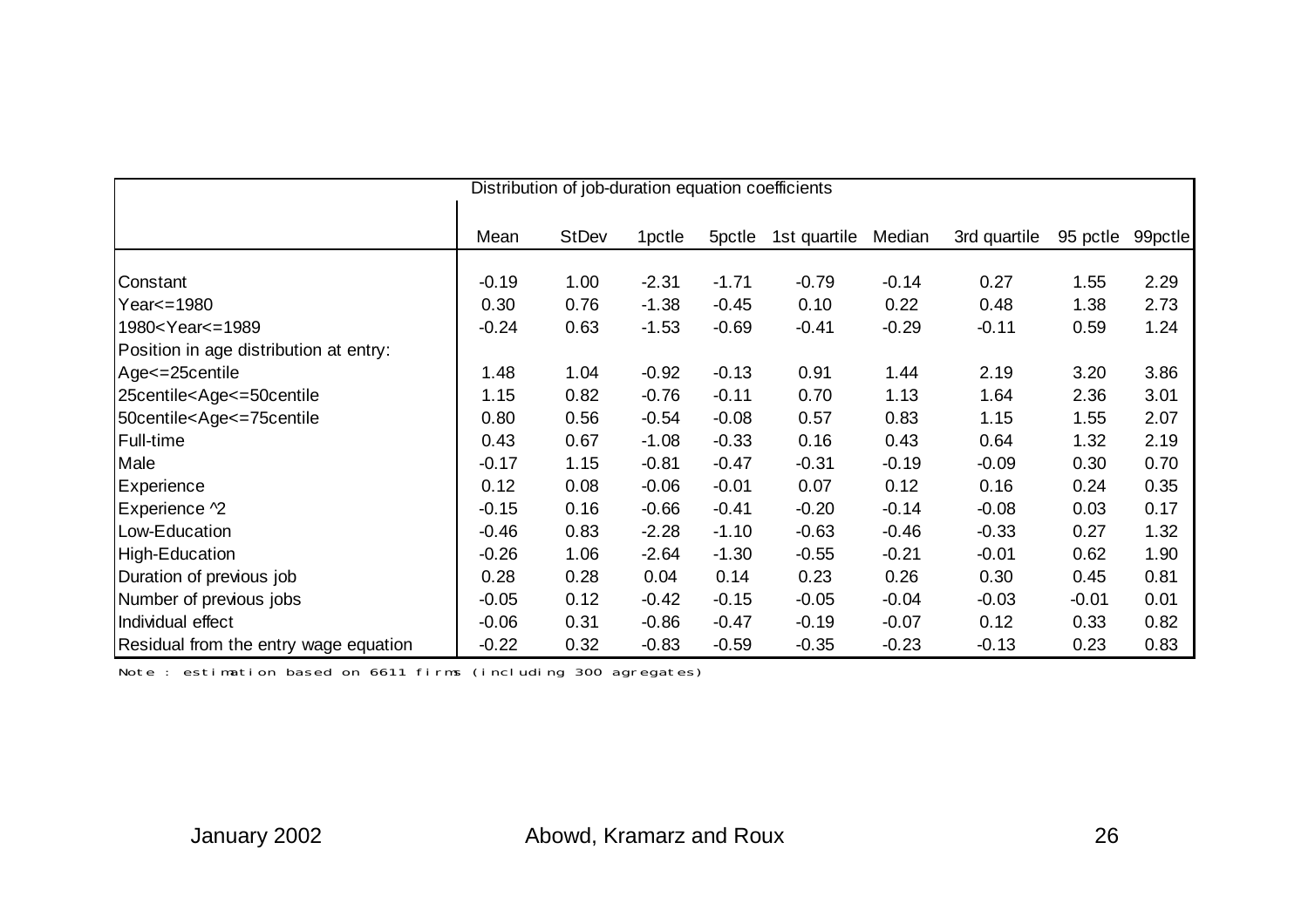| Distribution of the Students of the Duration Equation Coefficients                                                                                                                                                                                    |          |              |                    |           |              |          |              |          |         |  |
|-------------------------------------------------------------------------------------------------------------------------------------------------------------------------------------------------------------------------------------------------------|----------|--------------|--------------------|-----------|--------------|----------|--------------|----------|---------|--|
|                                                                                                                                                                                                                                                       |          |              |                    |           |              |          |              |          |         |  |
|                                                                                                                                                                                                                                                       | Mean     | <b>StDev</b> | 1 <sub>pctle</sub> | 5pctle    | 1st quartile | Median   | 3rd quartile | 95 pctle | 99pctle |  |
|                                                                                                                                                                                                                                                       |          |              |                    |           |              |          |              |          |         |  |
| Constant                                                                                                                                                                                                                                              | $-42.56$ | 127.89       | $-314.65$          | $-314.65$ | $-63.27$     | $-12.17$ | 9.00         | 42.95    | 118.88  |  |
| Year <= 1980                                                                                                                                                                                                                                          | 8.30     | 12.77        | $-23.50$           | $-7.67$   | 1.27         | 8.02     | 13.23        | 24.40    | 45.92   |  |
| 1980 <year<=1989< td=""><td><math>-12.64</math></td><td>40.62</td><td><math>-47.57</math></td><td><math>-44.82</math></td><td><math>-24.07</math></td><td><math>-9.56</math></td><td><math>-1.28</math></td><td>4.37</td><td>58.10</td></year<=1989<> | $-12.64$ | 40.62        | $-47.57$           | $-44.82$  | $-24.07$     | $-9.56$  | $-1.28$      | 4.37     | 58.10   |  |
| Position in age distribution at entry:                                                                                                                                                                                                                |          |              |                    |           |              |          |              |          |         |  |
| Age <= 25 centile                                                                                                                                                                                                                                     | 30.68    | 30.81        | $-1.99$            | $-0.47$   | 4.68         | 20.78    | 52.33        | 113.68   | 113.68  |  |
| 25centile <age<=50centile< td=""><td>29.31</td><td>31.37</td><td><math>-2.10</math></td><td><math>-0.65</math></td><td>3.72</td><td>19.71</td><td>50.78</td><td>121.80</td><td>121.80</td></age<=50centile<>                                          | 29.31    | 31.37        | $-2.10$            | $-0.65$   | 3.72         | 19.71    | 50.78        | 121.80   | 121.80  |  |
| 50centile <age<=75centile< td=""><td>26.40</td><td>28.33</td><td><math>-2.54</math></td><td><math>-0.87</math></td><td>3.46</td><td>18.13</td><td>41.43</td><td>110.20</td><td>110.20</td></age<=75centile<>                                          | 26.40    | 28.33        | $-2.54$            | $-0.87$   | 3.46         | 18.13    | 41.43        | 110.20   | 110.20  |  |
| Full-time                                                                                                                                                                                                                                             | 18.34    | 22.04        | $-19.72$           | $-2.00$   | 2.88         | 11.74    | 31.17        | 47.53    | 92.59   |  |
| Male                                                                                                                                                                                                                                                  | $-11.00$ | 20.24        | $-41.71$           | $-41.71$  | $-19.24$     | $-6.83$  | $-0.84$      | 2.25     | 6.29    |  |
| <b>Experience</b>                                                                                                                                                                                                                                     | 29.02    | 27.44        | $-2.42$            | $-0.20$   | 5.26         | 22.55    | 49.11        | 93.83    | 93.83   |  |
| Experience ^2                                                                                                                                                                                                                                         | $-14.09$ | 19.19        | $-40.29$           | $-40.29$  | $-25.75$     | $-11.88$ | $-3.09$      | 0.98     | 2.14    |  |
| Low-Education                                                                                                                                                                                                                                         | $-9.58$  | 10.70        | $-30.16$           | $-30.16$  | $-13.15$     | $-6.77$  | $-2.05$      | 0.51     | 1.65    |  |
| High-Education                                                                                                                                                                                                                                        | $-3.61$  | 34.44        | $-26.34$           | $-26.34$  | $-5.13$      | $-2.22$  | $-0.14$      | 2.14     | 16.73   |  |
| Duration of previous job                                                                                                                                                                                                                              | 86.28    | 83.57        | 1.43               | 3.78      | 19.95        | 63.80    | 129.73       | 252.20   | 252.20  |  |
| Number of previous jobs                                                                                                                                                                                                                               | $-29.68$ | 34.73        | $-108.63$          | $-108.63$ | $-39.66$     | $-17.04$ | $-5.22$      | $-1.02$  | 0.50    |  |
| Individual effect                                                                                                                                                                                                                                     | $-5.27$  | 34.55        | $-48.48$           | $-39.40$  | $-10.84$     | $-1.23$  | 2.36         | 18.60    | 18.60   |  |
| Residual from the entry wage equation                                                                                                                                                                                                                 | $-18.70$ | 44.77        | $-70.31$           | $-70.31$  | $-25.82$     | $-11.53$ | $-2.27$      | 1.37     | 5.01    |  |

Note : estimation based on 6611 firms (including 300 agregates)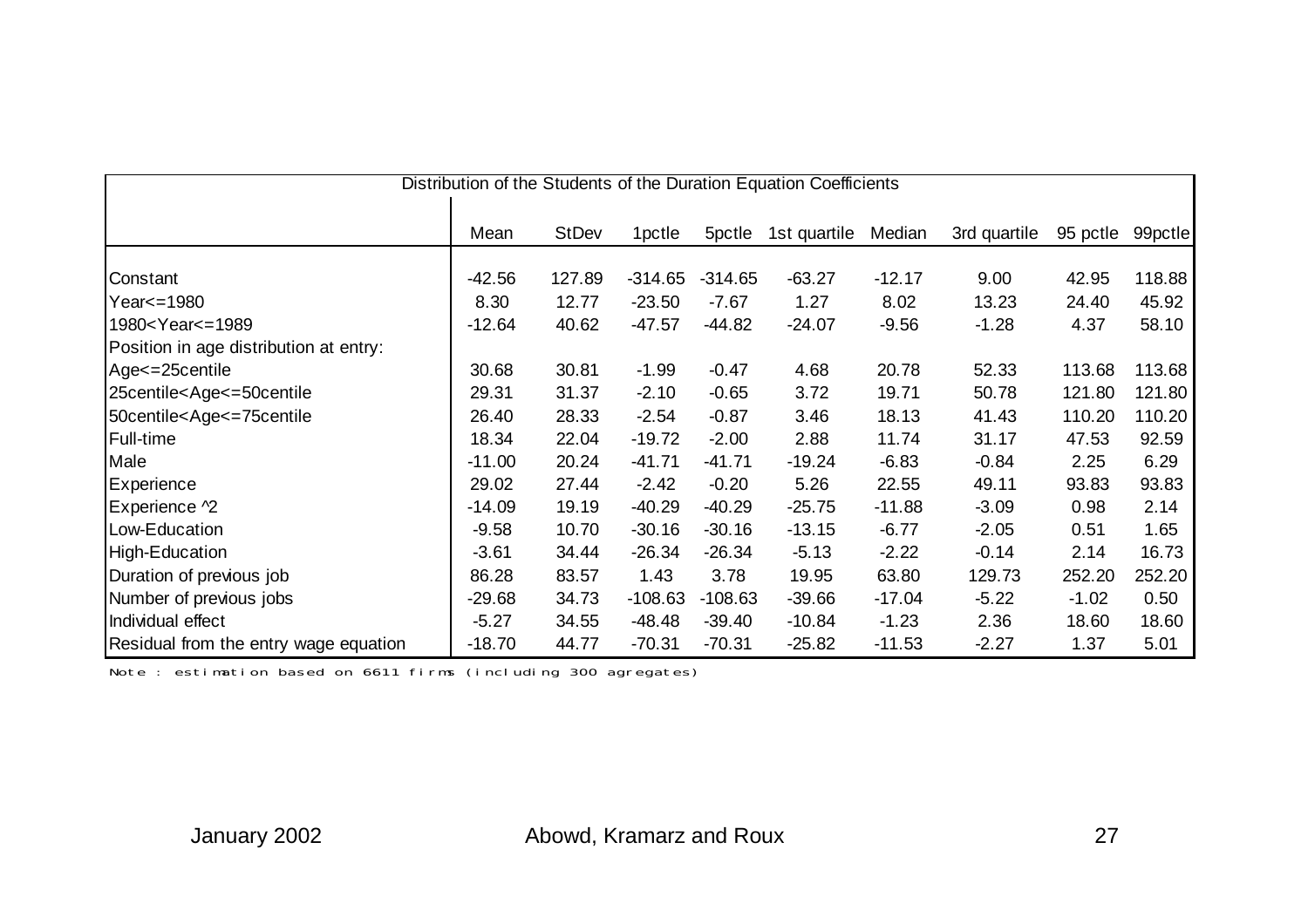#### Results of the Job-duration equation

- Main Results :
	- Old hires stay less
	- Part-time hires stay less
	- Men stay longer than women
	- Low and high-education workers stay less in most firms
	- Experienced workers stay longer periods in most firms
	- The number of previous jobs and previous seniority are very important determinants of duration
- For all variables, coefficients are statistically different from 0 for 75% of all firms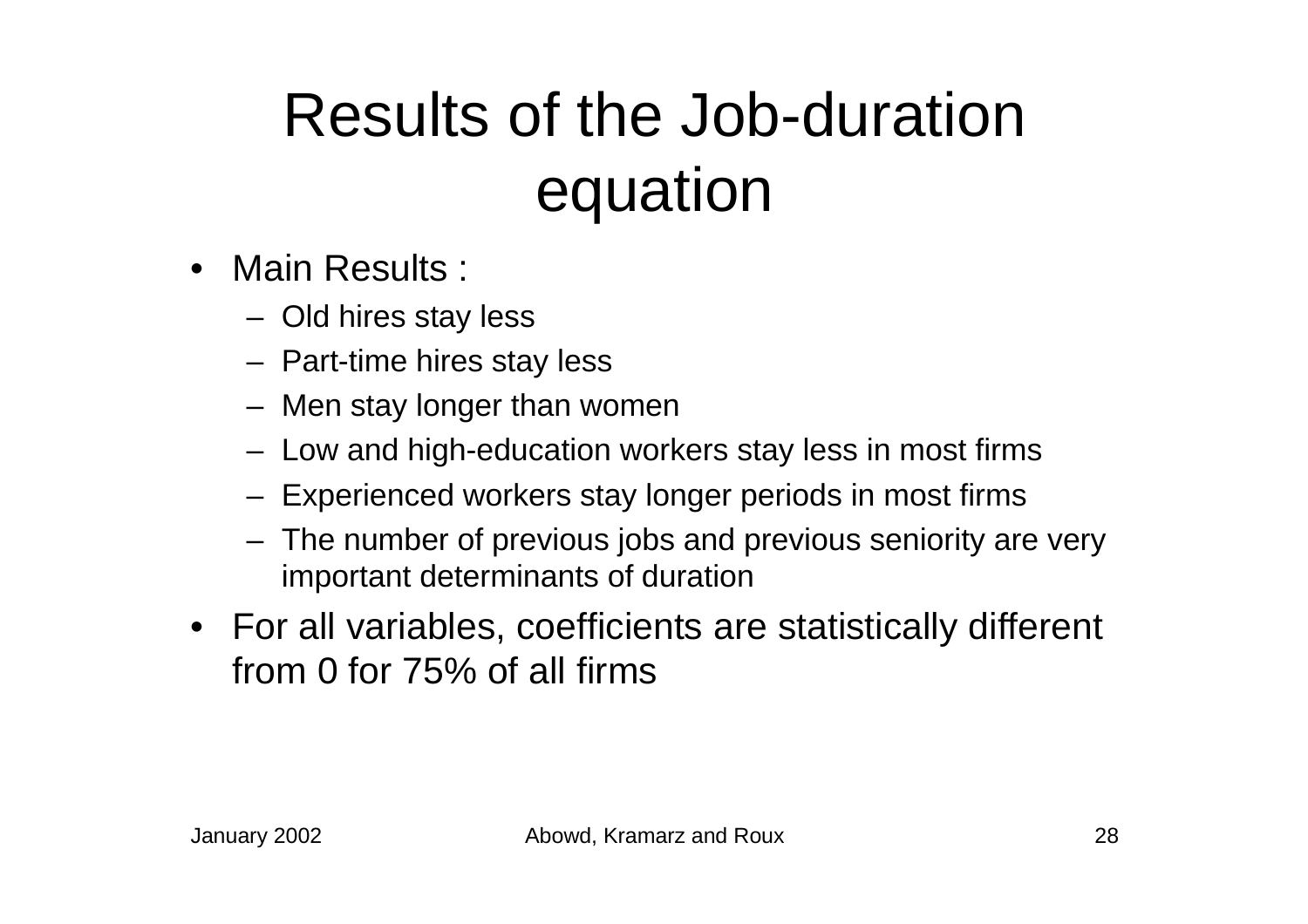| Distribution of the wage change equation coefficients                                                                                                                                                                                                                         |          |              |           |                    |              |            |              |            |         |  |
|-------------------------------------------------------------------------------------------------------------------------------------------------------------------------------------------------------------------------------------------------------------------------------|----------|--------------|-----------|--------------------|--------------|------------|--------------|------------|---------|--|
|                                                                                                                                                                                                                                                                               | Mean     | <b>StDev</b> | 1pctle    | 5 <sub>pctle</sub> | 1st quartile | Median     | 3rd quartile | 95 pctle   | 99pctle |  |
| Constant                                                                                                                                                                                                                                                                      | $-0.006$ | 2.26         | $-0.5884$ | $-0.1431$          | $-0.03372$   | $-0.01439$ | 0.00239      | 0.14941    | 0.5599  |  |
| Year <= 1980                                                                                                                                                                                                                                                                  | 0.009    | 0.11         | $-0.2839$ | $-0.0714$          | $-0.00059$   | 0.00698    | 0.01549      | 0.10244    | 0.341   |  |
| 1980 <year<=1989< td=""><td>0.006</td><td>0.11</td><td><math>-0.3382</math></td><td><math>-0.0639</math></td><td><math>-0.00212</math></td><td>0.0073</td><td>0.0197</td><td>0.07301</td><td>0.3201</td></year<=1989<>                                                        | 0.006    | 0.11         | $-0.3382$ | $-0.0639$          | $-0.00212$   | 0.0073     | 0.0197       | 0.07301    | 0.3201  |  |
| Seniority <= 2                                                                                                                                                                                                                                                                | 0.008    | 2.26         | $-0.3477$ | $-0.1022$          | $-0.00565$   | 0.00914    | 0.03135      | 0.12844    | 0.4115  |  |
| $2 <$ Seniority $\leq 5$                                                                                                                                                                                                                                                      | $-0.014$ | 1.69         | $-0.3654$ | $-0.108$           | $-0.02131$   | $-0.00891$ | 0.00131      | 0.06782    | 0.2838  |  |
| $5 <$ Seniority $\leq 10$                                                                                                                                                                                                                                                     | 0        | 0.98         | $-0.282$  | $-0.0827$          | $-0.01126$   | $-0.00393$ | 0.00323      | 0.05458    | 0.2361  |  |
| Change Part-Time to Full-Time                                                                                                                                                                                                                                                 | 0.578    | 0.37         | $-0.0489$ | 0.20137            | 0.44601      | 0.51536    | 0.64416      | 1.24671    | 1.9601  |  |
| Individual effect*(sen<=2)                                                                                                                                                                                                                                                    | $-0.195$ | 0.15         | $-0.6423$ | $-0.4456$          | $-0.24773$   | $-0.15691$ | $-0.12349$   | $-0.04902$ | 0.112   |  |
| Individual effect*(2 <sen<=5)< td=""><td><math>-0.043</math></td><td>1.73</td><td><math>-0.4392</math></td><td><math>-0.2108</math></td><td><math>-0.05483</math></td><td><math>-0.02807</math></td><td><math>-0.0154</math></td><td>0.07553</td><td>0.2898</td></sen<=5)<>   | $-0.043$ | 1.73         | $-0.4392$ | $-0.2108$          | $-0.05483$   | $-0.02807$ | $-0.0154$    | 0.07553    | 0.2898  |  |
| Individual effect*(5 <sen<=10)< td=""><td><math>-0.027</math></td><td>1.99</td><td><math>-0.5098</math></td><td><math>-0.1856</math></td><td><math>-0.04497</math></td><td><math>-0.02665</math></td><td><math>-0.01156</math></td><td>0.0668</td><td>0.3193</td></sen<=10)<> | $-0.027$ | 1.99         | $-0.5098$ | $-0.1856$          | $-0.04497$   | $-0.02665$ | $-0.01156$   | 0.0668     | 0.3193  |  |
| Individual effect*(10 <sen)< td=""><td><math>-0.031</math></td><td>2.34</td><td><math>-0.4638</math></td><td><math>-0.1273</math></td><td><math>-0.03488</math></td><td><math>-0.02212</math></td><td><math>-0.00846</math></td><td>0.06487</td><td>0.3171</td></sen)<>       | $-0.031$ | 2.34         | $-0.4638$ | $-0.1273$          | $-0.03488$   | $-0.02212$ | $-0.00846$   | 0.06487    | 0.3171  |  |
| Male                                                                                                                                                                                                                                                                          | 0.011    | 0.12         | $-0.1486$ | $-0.04$            | 0.00057      | 0.01221    | 0.01993      | 0.06442    | 0.1642  |  |
| Mills Ratio (transformed)                                                                                                                                                                                                                                                     | 0.006    | 1.42         | $-0.1204$ | $-0.0338$          | 0.00112      | 0.00825    | 0.01896      | 0.07414    | 0.2224  |  |
| Low-Education                                                                                                                                                                                                                                                                 | $-0.012$ | 0.16         | $-0.423$  | $-0.1282$          | $-0.02637$   | $-0.00906$ | 0.00369      | 0.0905     | 0.3917  |  |
| High-Education                                                                                                                                                                                                                                                                | 0.059    | 0.38         | $-0.5114$ | $-0.0894$          | 0.02541      | 0.05272    | 0.08292      | 0.229      | 0.6736  |  |
| Initial residual*(sen<=2)                                                                                                                                                                                                                                                     | $-0.311$ | 0.17         | $-0.8439$ | $-0.6053$          | $-0.38324$   | $-0.28533$ | $-0.23605$   | $-0.10022$ | 0.0668  |  |
| Initial residual*(2 <sen<=5)< td=""><td><math>-0.047</math></td><td>0.71</td><td><math>-0.5756</math></td><td><math>-0.2801</math></td><td><math>-0.06452</math></td><td><math>-0.02382</math></td><td>0.00223</td><td>0.09678</td><td>0.308</td></sen<=5)<>                  | $-0.047$ | 0.71         | $-0.5756$ | $-0.2801$          | $-0.06452$   | $-0.02382$ | 0.00223      | 0.09678    | 0.308   |  |
| Initial residual* $(5 <$ Sen $< = 10$ )                                                                                                                                                                                                                                       | 57.091   | 11056.34     | $-0.5899$ | $-0.2579$          | $-0.05218$   | $-0.00919$ | 0.00892      | 0.07126    | 0.3518  |  |
| Initial residual*(10 <sen)< td=""><td>140.771</td><td>20415.61</td><td><math>-0.624</math></td><td><math>-0.205</math></td><td><math>-0.04138</math></td><td>0</td><td>0.03394</td><td>0.14149</td><td>0.4261</td></sen)<>                                                    | 140.771  | 20415.61     | $-0.624$  | $-0.205$           | $-0.04138$   | 0          | 0.03394      | 0.14149    | 0.4261  |  |
| <b>Standard Deviation of the residuals</b>                                                                                                                                                                                                                                    | 0.527    | 0.21         | 0.1969    | 0.26859            | 0.41462      | 0.48394    | 0.58166      | 0.90553    | 1.444   |  |

Notes : Estimated using 6,598 firms (including agregates), returns to experience are substracted from wages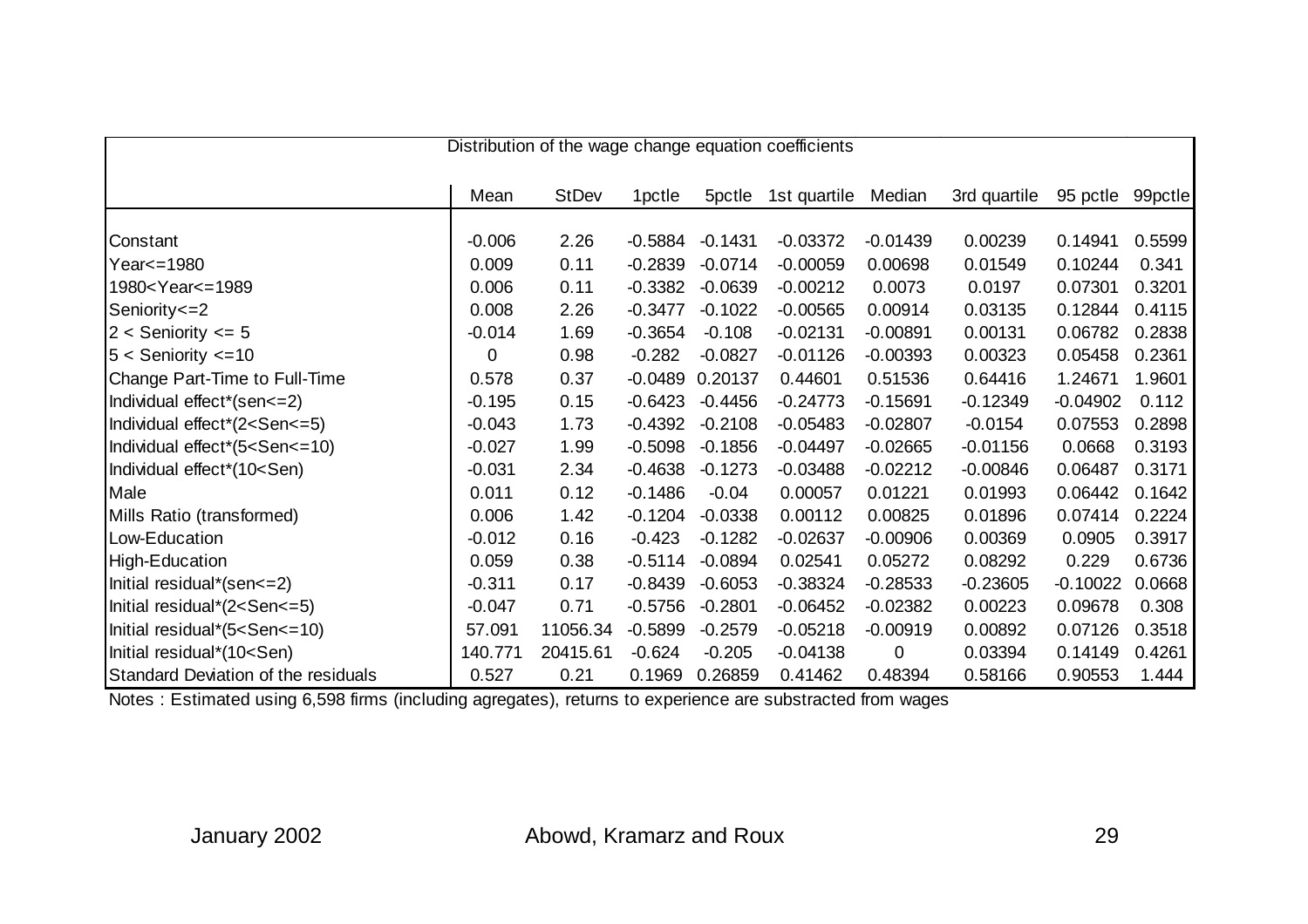| Distribution of the Students of the wage change equation coefficients                                                                                                                                                                                                   |            |              |                    |           |              |             |              |          |         |  |
|-------------------------------------------------------------------------------------------------------------------------------------------------------------------------------------------------------------------------------------------------------------------------|------------|--------------|--------------------|-----------|--------------|-------------|--------------|----------|---------|--|
|                                                                                                                                                                                                                                                                         | Mean       | <b>StDev</b> | 1 <sub>pctle</sub> | 5pctle    | 1st quartile | Median      | 3rd quartile | 95 pctle | 99pctle |  |
| Constant                                                                                                                                                                                                                                                                | $-0.9807$  | 2.0479       | $-5.9445$          | $-4.3054$ | $-1.9948$    | $-0.7582$   | 0.0874       | 1.615    | 5.339   |  |
| Year <= 1980                                                                                                                                                                                                                                                            | 1.3357     | 3.3311       | $-9.1621$          | $-1.9267$ | $-0.0717$    | 0.8862      | 2.2204       | 10.196   | 10.196  |  |
|                                                                                                                                                                                                                                                                         | 2.0798     | 6.9921       | $-11.791$          | $-3.0929$ | $-0.3361$    |             | 2.7318       |          | 23.203  |  |
| 1980 <year<=1989< td=""><td></td><td></td><td></td><td></td><td></td><td>0.9827</td><td></td><td>23.203</td><td></td></year<=1989<>                                                                                                                                     |            |              |                    |           |              | 0.9827      |              | 23.203   |         |  |
| Seniority <= 2                                                                                                                                                                                                                                                          | 1.3219     | 2.8989       | $-5.405$           | $-3.1079$ | $-0.2702$    | 1.1407      | 2.2877       | 6.714    | 11.134  |  |
| $2 <$ Seniority $\leq 5$                                                                                                                                                                                                                                                | $-1.2126$  | 1.9752       | $-8.6364$          | $-4.9146$ | $-2.0998$    | $-0.9958$   | 0.055        | 1.492    | 2.946   |  |
| $5 <$ Seniority $\lt = 10$                                                                                                                                                                                                                                              | $-0.5058$  | 1.4398       | $-4.4459$          | $-2.6147$ | $-1.2587$    | $-0.3005$   | 0.2789       | 1.354    | 2.953   |  |
| Change Part-Time to Full-Time                                                                                                                                                                                                                                           | 58.5302    | 50.432       | $-0.4382$          | 2.439     | 11.9887      | 48.1005     | 85.8519      | 158.624  | 158.62  |  |
| Individual effect*(sen<=2)                                                                                                                                                                                                                                              | $-19.5487$ | 17.6551      | $-65.213$          | $-59.113$ | $-32.3868$   | $-15.017$   | $-4.4619$    | $-0.517$ | 0.784   |  |
| Individual effect*(2 <sen<=5)< td=""><td><math>-3.2051</math></td><td>3.2881</td><td><math>-10.175</math></td><td><math>-10.175</math></td><td><math>-5.491</math></td><td><math>-2.3799</math></td><td><math>-0.644</math></td><td>0.838</td><td>1.927</td></sen<=5)<> | $-3.2051$  | 3.2881       | $-10.175$          | $-10.175$ | $-5.491$     | $-2.3799$   | $-0.644$     | 0.838    | 1.927   |  |
| Individual effect*(5 <sen<=10)< td=""><td><math>-2.487</math></td><td>2.5006</td><td><math>-7.1217</math></td><td><math>-6.4827</math></td><td><math>-4.4417</math></td><td><math>-1.941</math></td><td><math>-0.467</math></td><td>0.81</td><td>1.597</td></sen<=10)<> | $-2.487$   | 2.5006       | $-7.1217$          | $-6.4827$ | $-4.4417$    | $-1.941$    | $-0.467$     | 0.81     | 1.597   |  |
| Individual effect*(10 <sen)< td=""><td><math>-2.5539</math></td><td>2.8666</td><td><math>-10.212</math></td><td><math>-9.9504</math></td><td><math>-3.8744</math></td><td><math>-1.7926</math></td><td><math>-0.431</math></td><td>0.828</td><td>2.002</td></sen)<>     | $-2.5539$  | 2.8666       | $-10.212$          | $-9.9504$ | $-3.8744$    | $-1.7926$   | $-0.431$     | 0.828    | 2.002   |  |
| Male                                                                                                                                                                                                                                                                    | 1.64       | 2.8517       | $-4.4001$          | $-4.4001$ | 0.0139       | 1.5174      | 3.2666       | 6.095    | 8.797   |  |
| Mills Ratio (transformed)                                                                                                                                                                                                                                               | 0.0063     | 1.4189       | $-0.1204$          | $-0.0338$ | 0.0011       | 0.0083      | 0.019        | 0.074    | 0.222   |  |
| Low-Education                                                                                                                                                                                                                                                           | $-0.8393$  | 1.366        | $-4.0692$          | $-3.19$   | $-1.6885$    | $-0.6331$   | 0.0705       | 1.039    | 1.954   |  |
| High-Education                                                                                                                                                                                                                                                          | 2.7451     | 2.955        | $-2.2255$          | $-0.6928$ | 0.5632       | 1.9874      | 4.0881       | 9.567    | 9.567   |  |
| Initial residual*(sen<=2)                                                                                                                                                                                                                                               | $-27.9567$ | 25.7496      | $-96.057$          | $-96.057$ | $-40.2169$   | $-21.2785$  | $-6.6026$    | $-1.115$ | 0.515   |  |
| Initial residual*(2 <sen<=5)< td=""><td><math>-1.698</math></td><td>4.0379</td><td><math>-12.987</math></td><td><math>-6.3549</math></td><td><math>-3.4212</math></td><td><math>-1.4644</math></td><td>0.0917</td><td>3.838</td><td>8.446</td></sen<=5)<>               | $-1.698$   | 4.0379       | $-12.987$          | $-6.3549$ | $-3.4212$    | $-1.4644$   | 0.0917       | 3.838    | 8.446   |  |
| Initial residual*(5 <sen<=10)< td=""><td><math>-0.6522</math></td><td>2.7152</td><td><math>-7.6591</math></td><td><math>-4.793</math></td><td><math>-1.9161</math></td><td><math>-0.3172</math></td><td>0.7653</td><td>3.15</td><td>5.034</td></sen<=10)<>              | $-0.6522$  | 2.7152       | $-7.6591$          | $-4.793$  | $-1.9161$    | $-0.3172$   | 0.7653       | 3.15     | 5.034   |  |
| Initial residual*(10 <sen)< td=""><td>0.6641</td><td>3.1899</td><td><math>-7.1074</math></td><td><math>-3.3688</math></td><td><math>-1.2508</math></td><td><math>\mathbf 0</math></td><td>2.9227</td><td>6.923</td><td>10.259</td></sen)<>                              | 0.6641     | 3.1899       | $-7.1074$          | $-3.3688$ | $-1.2508$    | $\mathbf 0$ | 2.9227       | 6.923    | 10.259  |  |

Notes : Estimated using 6,598 firms (including agregates), returns to experience are substracted from wages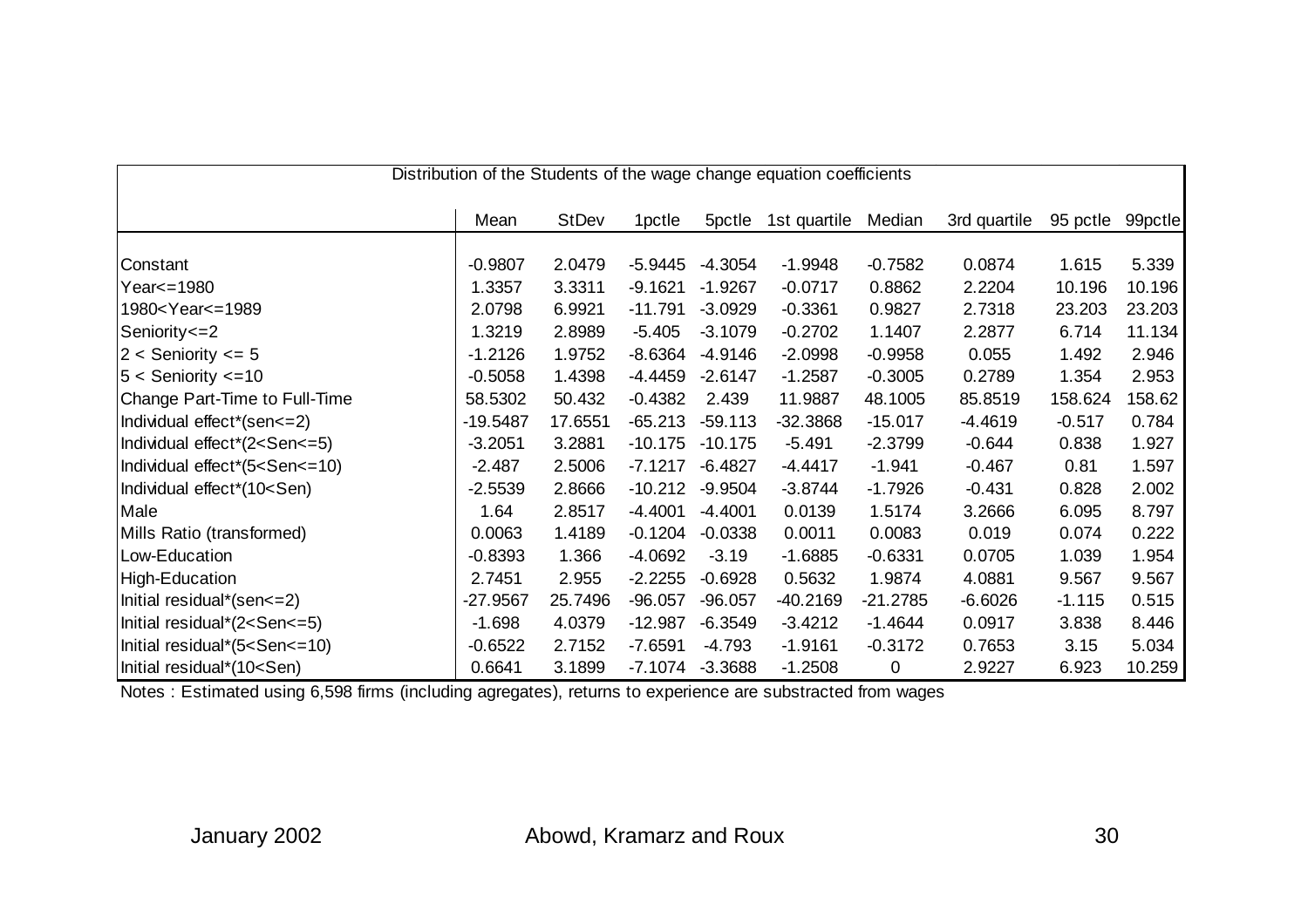#### Results of the Wage Change **Equation**

- Most coefficients have a symmetric distribution (around 0) but
	- Going to Full-time work always increase wage
	- High hiring wages always induce lower wage changes
	- Mills ratio is almost never significantly different from 0
- For all variables, 25% of the coefficients are significantly different from 0 (except for entry wage\*seniority, 75% )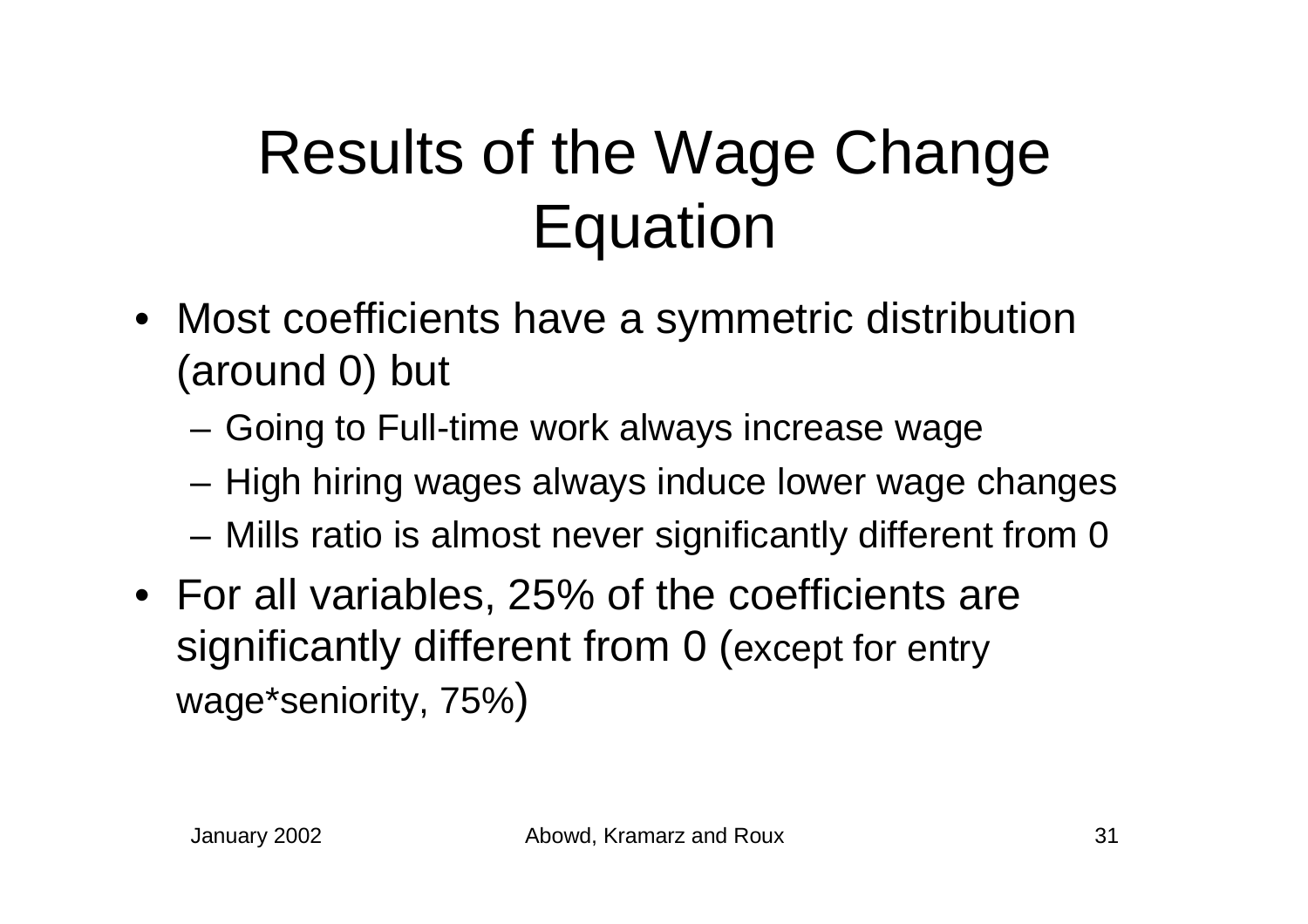|                                                            |                                                                                                                                                                                                                                                                                          |                   |                | Job-duration equation   |                   |                   |                   |                   | Wage change equation | Individual effect (entry wage)                                       |                        |
|------------------------------------------------------------|------------------------------------------------------------------------------------------------------------------------------------------------------------------------------------------------------------------------------------------------------------------------------------------|-------------------|----------------|-------------------------|-------------------|-------------------|-------------------|-------------------|----------------------|----------------------------------------------------------------------|------------------------|
|                                                            |                                                                                                                                                                                                                                                                                          | Cst               | Male           | Ind. Eff                | Nber of<br>jobs   | Cst               | Male              | $Sen < = 2$       |                      | 2 <sen<=5 5<sen<="10&lt;/th"><th>10<sen< th=""></sen<></th></sen<=5> | 10 <sen< th=""></sen<> |
|                                                            | Cst                                                                                                                                                                                                                                                                                      | 1.00              | 0.01<br>0.32   | 0.25<br><,0001          | $-0.60$<br><,0001 | $-0.01$<br>0.36   | 0.02<br>0.19      | 0.09<br><,0001    | 0.01<br>0.30         | $-0.01$<br>0.62                                                      | 0.00<br>0.99           |
|                                                            | Male                                                                                                                                                                                                                                                                                     | 0.01<br>0.32      | 1.00           | 0.01<br>0.48            | 0.16<br><,0001    | 0.00<br>0.92      | 0.00<br>0.89      | 0.00<br>0.93      | 0.00<br>0.99         | 0.00<br>0.91                                                         | 0.00<br>0.87           |
| Job-duraton equation                                       | Ind. Eff                                                                                                                                                                                                                                                                                 | 0.25<br><,0001    | 0.01<br>0.48   | 1.00                    | $-0.19$<br><,0001 | 0.00<br>0.79      | 0.00<br>0.76      | 0.04<br>0.00      | 0.00<br>0.96         | 0.00<br>0.85                                                         | 0.00<br>0.96           |
|                                                            | Nber of<br>jobs                                                                                                                                                                                                                                                                          | $-0.60$<br><,0001 | 0.16<br><,0001 | $-0.19$<br><,0001       | 1.00              | 0.00<br>0.97      | $-0.01$<br>0.64   | $-0.02$<br>0.16   | 0.00<br>0.97         | 0.00<br>0.88                                                         | 0.00<br>0.88           |
|                                                            | Cst                                                                                                                                                                                                                                                                                      | $-0.01$<br>0.36   | 0.00<br>0.92   | 0.00<br>0.79            | 0.00<br>0.97      | 1.00              | $-0.08$<br><,0001 | 0.00<br>0.90      | $-0.70$<br><,0001    | 0.08<br><,0001                                                       | $-0.25$<br><,0001      |
|                                                            | Male                                                                                                                                                                                                                                                                                     | 0.02<br>0.19      | 0.00<br>0.89   | 0.00<br>0.76            | $-0.01$<br>0.64   | $-0.08$<br><,0001 | 1.00              | $-0.10$<br><,0001 | 0.09<br><,0001       | $-0.08$<br><,0001                                                    | $-0.01$<br>0.62        |
|                                                            | $Sen < = 2$                                                                                                                                                                                                                                                                              | 0.09<br><,0001    | 0.00<br>0.93   | 0.04<br>0.00            | $-0.02$<br>0.16   | 0.00<br>0.90      | $-0.10$<br><,0001 | 1.00              | $-0.01$<br>0.51      | 0.00<br>0.84                                                         | 0.00<br>0.83           |
| Wage change equation<br>ffet individu (salaire d'embauche) | $2 <$ Sen $<$ =5                                                                                                                                                                                                                                                                         | 0.01<br>0.30      | 0.00<br>0.99   | 0.00<br>0.96            | 0.00<br>0.97      | $-0.70$<br><,0001 | 0.09<br><,0001    | $-0.01$<br>0.51   | 1.00                 | $-0.01$<br>0.33                                                      | 0.00<br>0.87           |
|                                                            | $5 <$ Sen $<$ =1<br>$\mathbf 0$                                                                                                                                                                                                                                                          | $-0.01$<br>0.62   | 0.00<br>0.91   | 0.00<br>0.85            | 0.00<br>0.88      | 0.08<br><,0001    | $-0.08$<br><,0001 | 0.00<br>0.84      | $-0.01$<br>0.33      | 1.00                                                                 | $-0.01$<br>0.51        |
|                                                            | 10 <sen< td=""><td>0.00<br/>0.99</td><td>0.00<br/>0.87</td><td>0.00<br/>0.96</td><td>0.00<br/>0.88</td><td><math>-0.25</math><br/>&lt;,0001</td><td><math>-0.01</math><br/>0.62</td><td>0.00<br/>0.83</td><td>0.00<br/>0.87</td><td><math>-0.01</math><br/>0.51</td><td>1.00</td></sen<> | 0.00<br>0.99      | 0.00<br>0.87   | 0.00<br>0.96            | 0.00<br>0.88      | $-0.25$<br><,0001 | $-0.01$<br>0.62   | 0.00<br>0.83      | 0.00<br>0.87         | $-0.01$<br>0.51                                                      | 1.00                   |
| January 2002                                               |                                                                                                                                                                                                                                                                                          |                   |                | Abowd, Kramarz and Roux |                   |                   |                   |                   |                      |                                                                      | 32                     |

Correlation between the coefficients of the two equations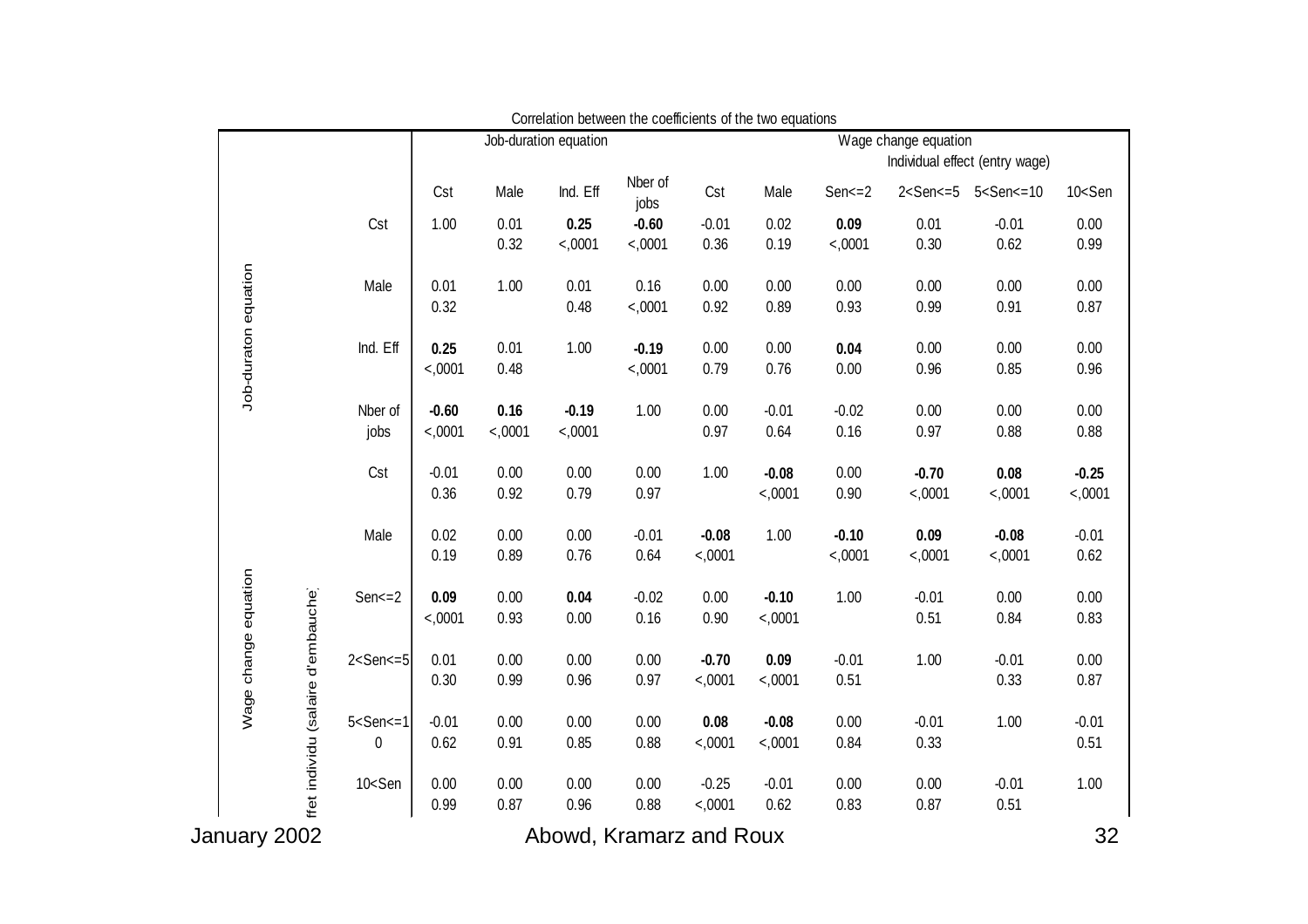|                       |                   | Value-Added |        |           |        |  |  |  |  |  |  |  |
|-----------------------|-------------------|-------------|--------|-----------|--------|--|--|--|--|--|--|--|
|                       |                   | Parameter   | Stderr | Parameter | Stderr |  |  |  |  |  |  |  |
|                       | Intercept         | 4.80        | 0.06   | 4.84      | 0.06   |  |  |  |  |  |  |  |
|                       | Capital           | 0.19        | 0.00   | 0.19      | 0.00   |  |  |  |  |  |  |  |
|                       | Employment        | 0.73        | 0.01   | 0.72      | 0.01   |  |  |  |  |  |  |  |
|                       | ANC1              |             |        | 0.02      | 0.01   |  |  |  |  |  |  |  |
|                       | ANC <sub>2</sub>  |             |        | $-0.02$   | 0.01   |  |  |  |  |  |  |  |
| Wage change equation  | ANC <sub>3</sub>  |             |        | 0.01      | 0.01   |  |  |  |  |  |  |  |
|                       | <b>INDAN1</b>     |             |        | 0.02      | 0.03   |  |  |  |  |  |  |  |
|                       | <b>INDAN2</b>     |             |        | $-0.02$   | 0.01   |  |  |  |  |  |  |  |
|                       | <b>INDAN3</b>     |             |        | 0.00      | 0.00   |  |  |  |  |  |  |  |
|                       | <b>INDAN4</b>     |             |        | 0.00      | 0.00   |  |  |  |  |  |  |  |
|                       | <b>PROGB</b>      |             |        | 0.02      | 0.01   |  |  |  |  |  |  |  |
|                       | <b>PROGH</b>      |             |        | $-0.03$   | 0.01   |  |  |  |  |  |  |  |
|                       | <b>DCOMP</b>      |             |        | 0.01      | 0.01   |  |  |  |  |  |  |  |
|                       | <b>DINT</b>       |             |        | 0.01      | 0.01   |  |  |  |  |  |  |  |
|                       | <b>DMALE</b>      |             |        | 0.02      | 0.00   |  |  |  |  |  |  |  |
| Job-duration equation | DAGE1             |             |        | $-0.03$   | 0.01   |  |  |  |  |  |  |  |
|                       | DAGE2             |             |        | 0.03      | 0.01   |  |  |  |  |  |  |  |
|                       | DAGE3             |             |        | 0.01      | 0.01   |  |  |  |  |  |  |  |
|                       | <b>DANCPRE</b>    |             |        | 0.11      | 0.02   |  |  |  |  |  |  |  |
|                       | <b>DNEMPPRE</b>   |             |        | 0.18      | 0.03   |  |  |  |  |  |  |  |
|                       | <b>DPERSFE</b>    |             |        | $-0.02$   | 0.01   |  |  |  |  |  |  |  |
|                       | <b>DRESID</b>     |             |        | 0.04      | 0.01   |  |  |  |  |  |  |  |
|                       | PERS25            | 0.32        | 0.08   | 0.27      | 0.08   |  |  |  |  |  |  |  |
|                       | PERS50            | 0.30        | 0.12   | 0.28      | 0.12   |  |  |  |  |  |  |  |
|                       | PERS75            | 0.23        | 0.07   | 0.26      | 0.07   |  |  |  |  |  |  |  |
| Structure             | <b>XB25</b>       | 0.21        | 0.06   | 0.22      | 0.06   |  |  |  |  |  |  |  |
|                       | XB50              | $-0.10$     | 0.09   | $-0.08$   | 0.09   |  |  |  |  |  |  |  |
|                       | <b>XB75</b>       | $-0.04$     | 0.07   | $-0.04$   | 0.07   |  |  |  |  |  |  |  |
|                       | RES <sub>25</sub> | $-0.40$     | 0.05   | $-0.42$   | 0.05   |  |  |  |  |  |  |  |
|                       | <b>RES50</b>      | 0.52        | 0.12   | 0.52      | 0.12   |  |  |  |  |  |  |  |
|                       | <b>RES75</b>      | 0.03        | 0.06   | 0.00      | 0.06   |  |  |  |  |  |  |  |

January 2002 Abowd, Kramarz and Roux 33